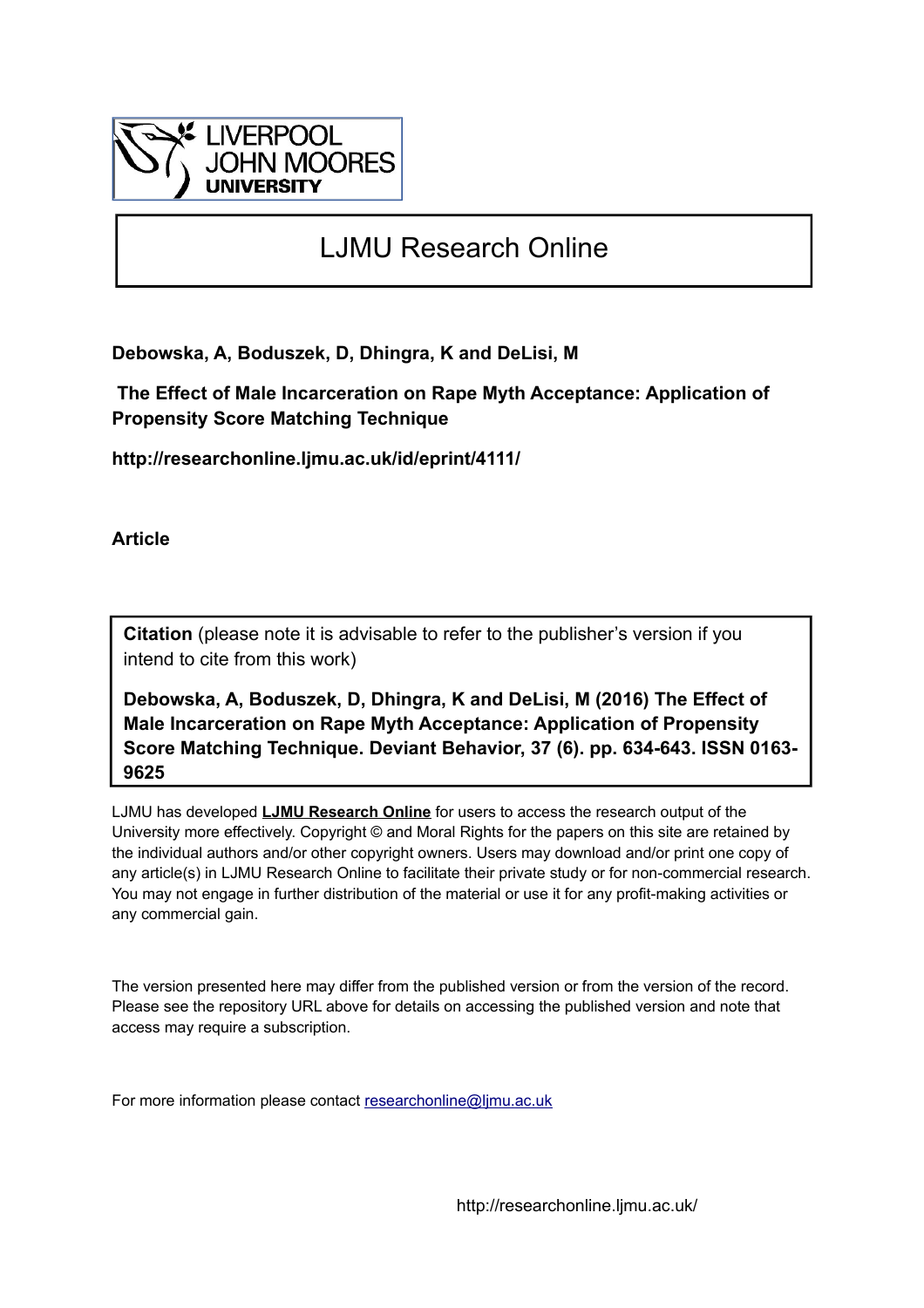#### Running head: INCARCERATION AND RAPE MYTH ACCEPTANCE

# **The effect of male incarceration on rape myth acceptance: Application of propensity score matching technique**

Agata Debowska<sup>1</sup>, Daniel Boduszek<sup>2</sup>, Katie Dhingra<sup>3</sup> & Matthew DeLisi<sup>4</sup>

*University of Chester, Chester, UK University of Huddersfield, Huddersfield, UK Manchester Metropolitan University, Manchester, UK Iowa State University, USA*

**Paper accepted for publication in** *Deviant Behavior*

Correspondence to: Dr Daniel Boduszek University of Huddersfield Queensgate, Ramsden Building R2/06 Huddersfield, HD2 3DH United Kingdom Tel: +44 (0)1484 47 1887 Email: [d.boduszek@hud.ac.uk](mailto:d.boduszek@hud.ac.uk)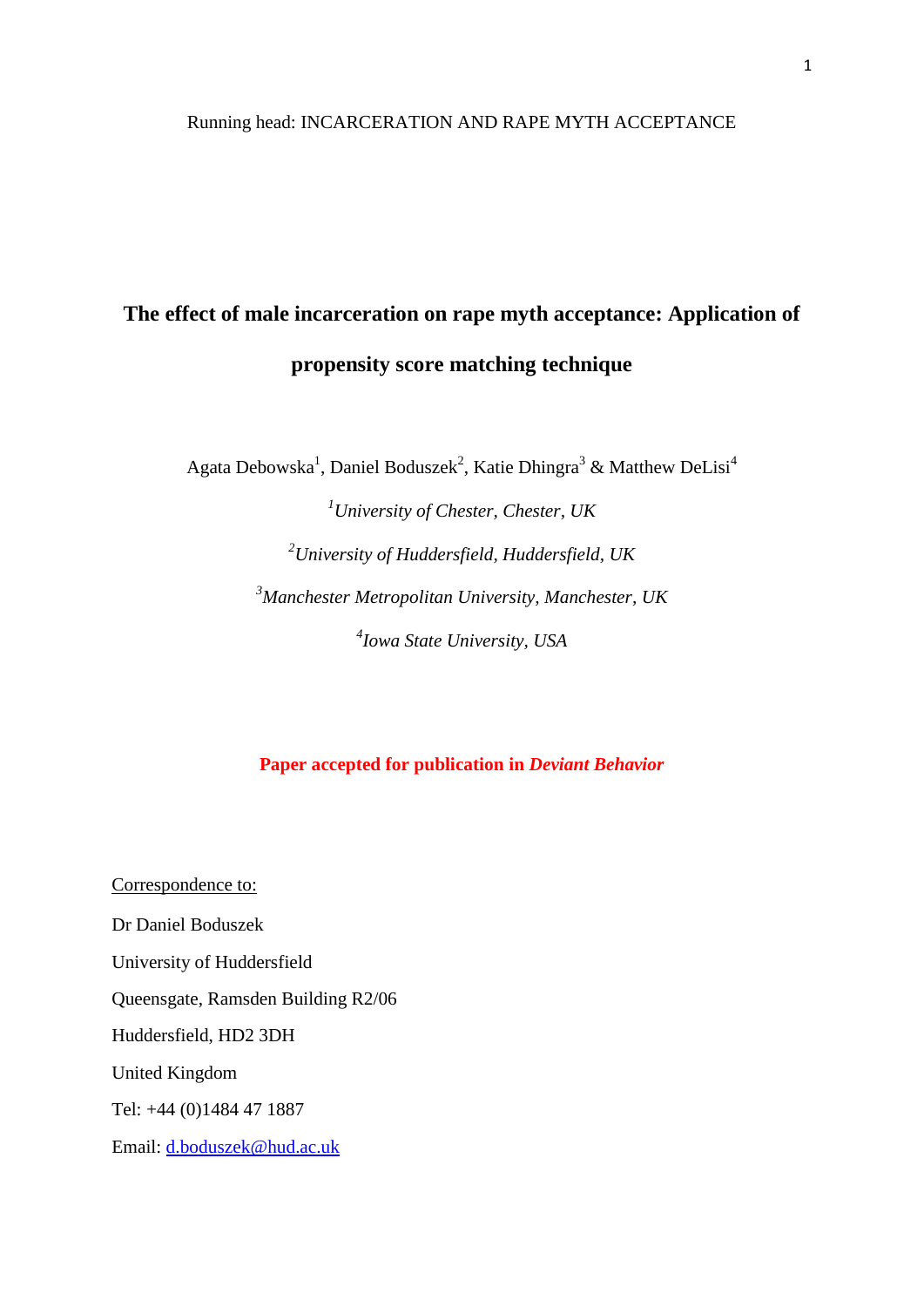#### **Abstract**

The aim is to assess the effect of imprisonment on rape myth acceptance. The research used a sample of male prisoners incarcerated for non-sexual crimes  $(n = 98)$  and a sample of males drawn from the general population ( $n = 160$ ). Simple linear regression did not indicate a significant effect of incarceration on rape myth acceptance. After controlling for background covariates using propensity score matching, analysis revealed a positive significant effect of incarceration on rape myth acceptance. Although further research is required, results indicate that being subject to incarceration has a significant positive effect on stereotypical thinking about rape.

**Keywords:** male incarceration, rape myth acceptance, propensity score matching, non-sexual offenders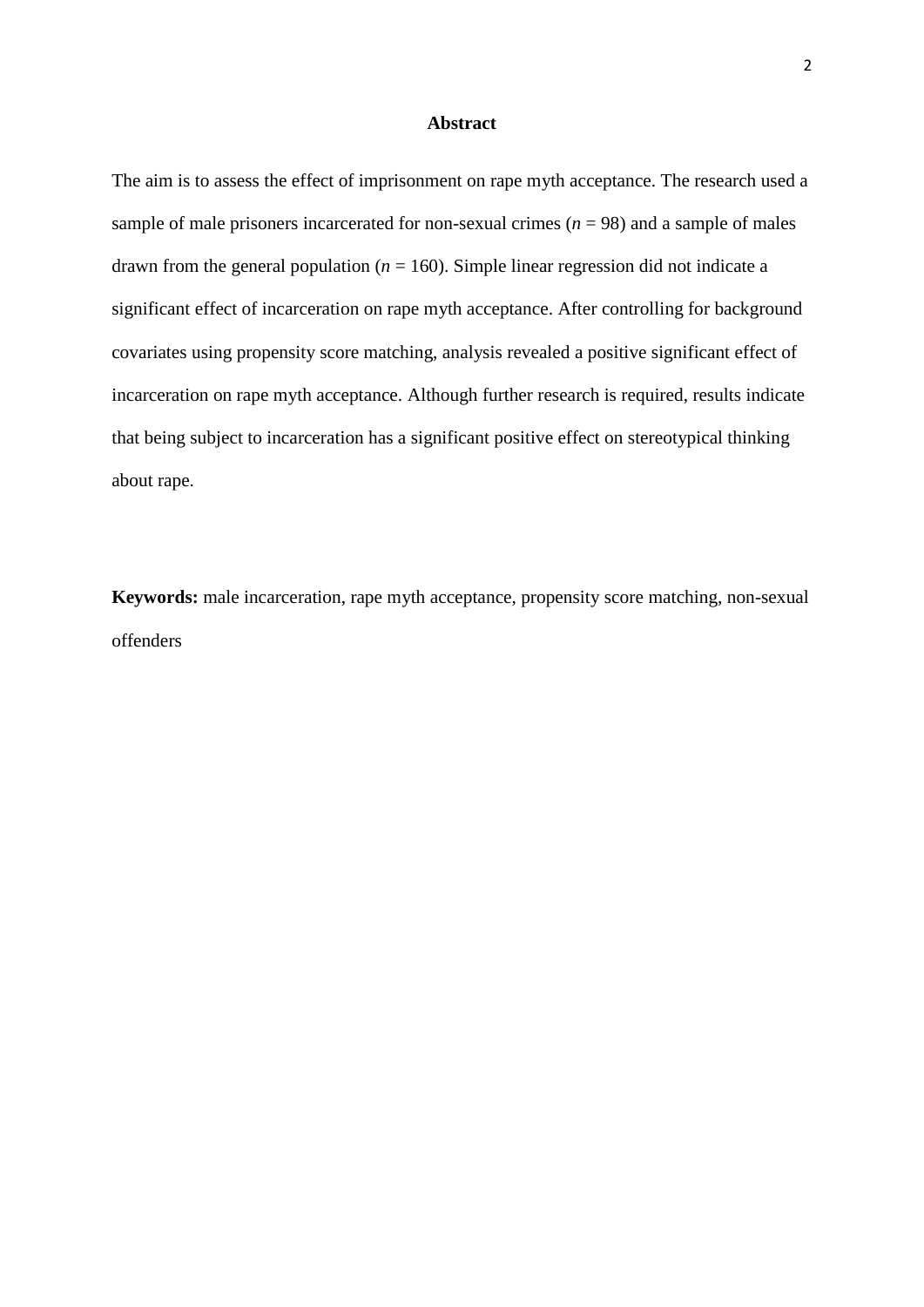## **The effect of male incarceration on rape myth acceptance: Application of propensity score matching technique**

Rape myths are stereotypical or false beliefs about the culpability of victims, the innocence of rapists, and the illegitimacy of rape as a serious crime. Rape myths act as "psychological neutralizers" which allow men to turn off social prohibitions against using force in sexual interactions (Bohner et al., 1998; Burt, 1980). Despite the fact that Ward, Polaschek, and Beech (2006) considered rape myth acceptance (RMA) to be the most prominent, best researched, and theoretically most developed individual factor in the aetiology of sexual offending, little is known about the demographic, sociocultural, and behavioural determinants of RMA.

Recent research indicated that the core affective traits of psychopathy (Callous Affect) and childhood exposure to violence have a significant positive effect on attitudes towards rape and rape victims (Debowska, Boduszek, Dhingra, Kola, & Meller-Prunska, in press). Attitudes toward rape have also been found to vary by gender, with men more likely to support rape myths, using a variety of research methodologies and populations (Burt, 1980; Ewoldt, Monson, & Langhinrichsen-Rohling, 2000; Koss, 1988; Lundberg-Love & Geffner, 1989; Muehlenhard & Linton, 1987; Rapaport & Burkhart, 1984; Simonson & Subich, 1999). This greater willingness to accept rape myths and to engage in sexually coercive and aggressive behaviour among males has been suggested to be the result of learning, rather than predispositions (Boeringer, Shehan, & Akers, 1991; Ellis, 1989; Herman, 1984). Male groups, for instance, have been argued to promote sexist attitudes and behaviours through providing a set of norms condoning violence in sexual relationships – a belief system referred to as *rape culture* (Boswell & Spade, 1996).

All-male circles, such as fraternal organisations and sports teams, have been posited to create an environment in which beliefs supporting violence against women are fostered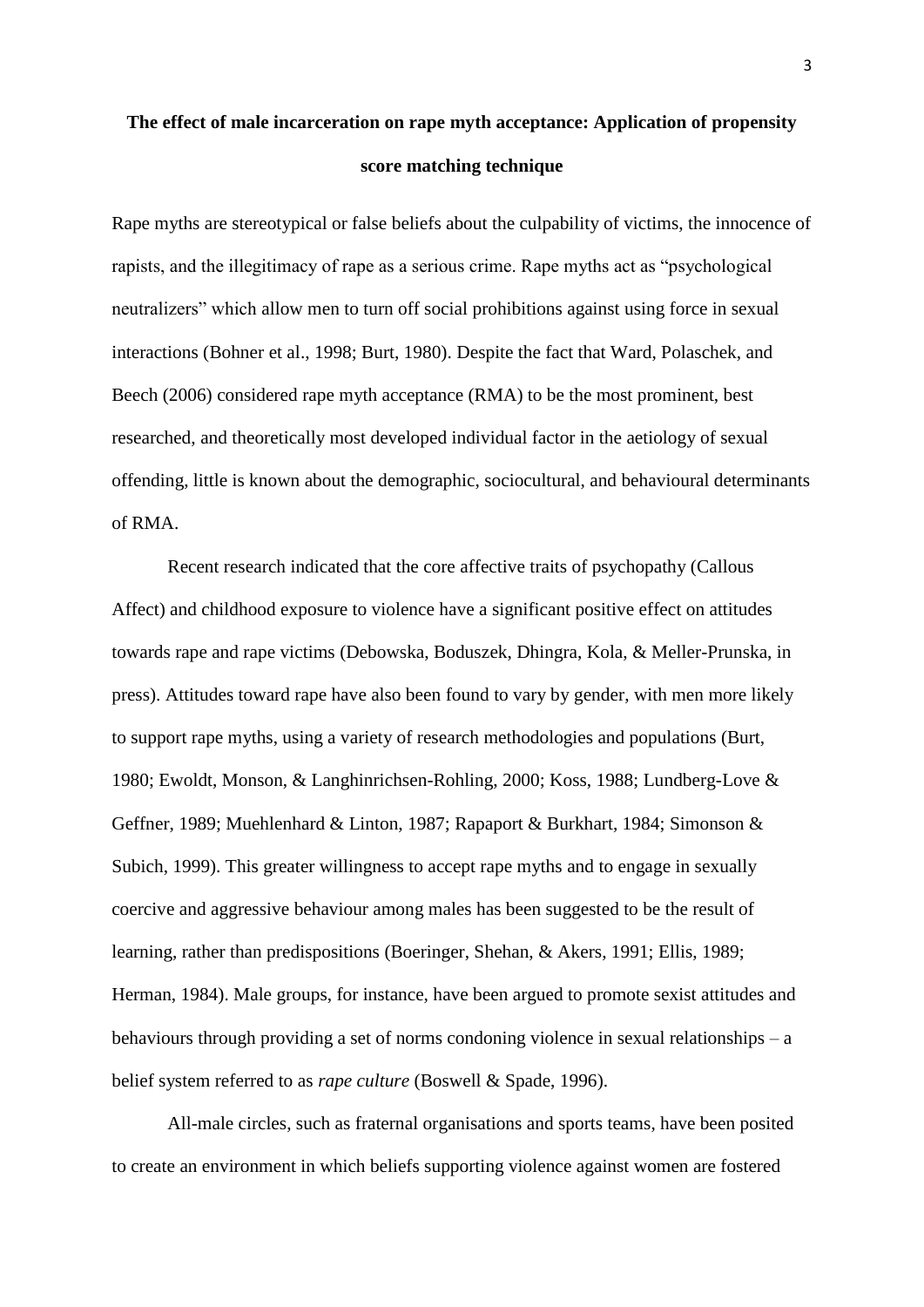and negative attitudes pertaining to sexual coercion are neutralised (Boeringer, 1999). Previous research findings also indicate that being exposed to male-dominated environments may result in greater RMA (Boeringer, 1996; Koss & Gaines, 1993). Koss and Dinero (1988), for example, reported that sexually aggressive men had more associations with groups supporting dominating views of women; while, in another study, Bleecker and Murnen (2005) reported that fraternity men were more likely to endorse rape supportive attitudes than non-fraternity college men. Other research has also revealed that fraternity men hold more traditional gender role beliefs (Schaeffer & Nelson, 1993) and stronger male dominance attitudes (Kalof & Cargill, 1991) than non-fraternity men. Although research on RMA among college athletes is scarce, preliminary findings suggest that male athletes, especially those involved in team-based (football or basketball) versus individual sports, express increased levels of RMA, which suggests a significant effect of the environment on RMA (Sawyer, Thompson, & Chicorelli, 2002). Aggressive team sports in particular have been noted to cultivate sexism, promote hostility towards women, and influence attitudes towards rape and rape victims (Forbes, Adams-Curtis, Pakalka, & White, 2006).

Several mechanisms have been proposed to explain the increased prevalence of violence-supportive attitudes and violent behaviour among men in such contexts. One is group socialisation: in joining particular sports teams or fraternities, individuals are actively inducted into the existing norms and values of these contexts. Another is identification. Membership of a certain group may not in itself be sufficient to increase an individual"s violence-supportive beliefs or likelihood of violent or coercive behaviour. Instead, individuals may have to identify with a particular group and see it as their reference group (Humphrey & Kahn, 2000). Another mechanism is self-selection: men with certain psychological traits and/or pre-existing violence-supportive attitudes and behaviours gravitate towards male-dominated circles. Therefore, it could be that those traits, rather than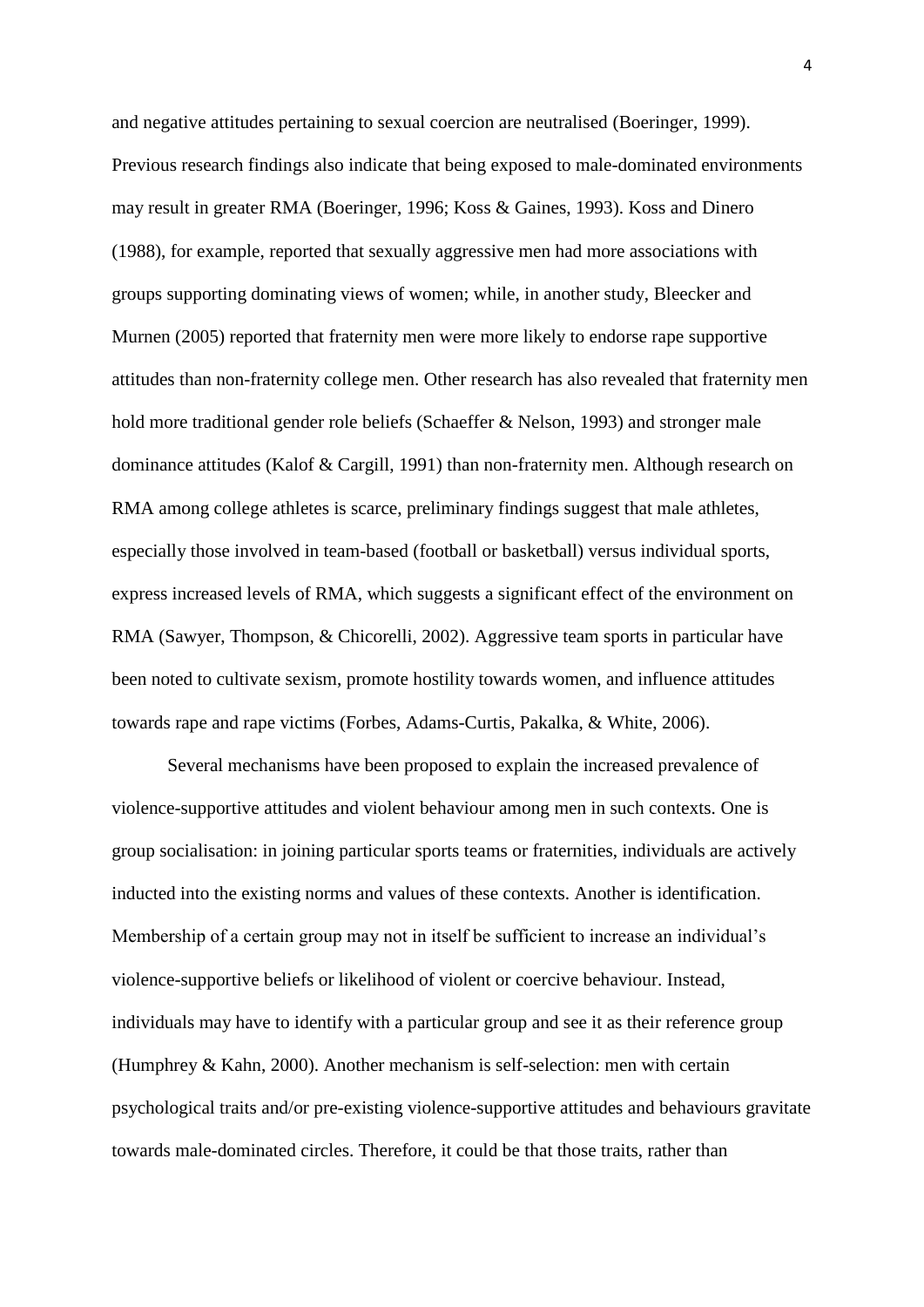environmental exposure, influence the proclivity to accept rape myths (White, Donat, & Bondurant, 2001).

If being exposed to male groups is one of the developmental pathways leading to increased RMA and sexual coercion, it is important to further examine such settings. Due to the paucity of research on how stereotypical thinking about rape and women is shaped in male groups, studies utilising more robust statistical analyses and with more diverse samples are still needed. Although evidence suggests that negative attitudes towards women may be fostered in male-dominated settings, there are no data examining RMA among prisoners.<sup>1</sup> It may be that fraternal organisations, in which membership is voluntary, create a unique environment in which RMA arises due to peer-group forming rules and hence a similar genesis of RMA among prison populations would be unlikely. In order to verify this, however, studies with inmates are warranted.

Male prisons are a form of male-dominated environment in which masculinity, dominance, and aggression may be decisive factors influencing survival (Hua-Fu, 2005; Walters & Crawford, 2013; Wooldredge & Steiner, 2012). Prison settings have also been argued to reinforce toxic masculinity, defined as the constellation of stereotypical male traits, which fosters violence, devaluation of women, and misogyny (Kupers, 2010). Previous studies found misogynistic beliefs to be positively correlated with rape (Shotland, 1985) and rape-supportive attitudes (Koo, Stephens, Lindgren, & George, 2012). Consequently, prisoners may subscribe to negative attitudes pertaining to rape and rape victims. This suggestion is also consistent with Malamuth"s (1998) *confluence model* according to which hostile masculinity, which pertains to behaviours such as risk-taking, defending one's honour, and competiveness, increases sexual aggression. Men who score high on hostile masculinity

**.** 

 $<sup>1</sup>$  An important exception is seen in recent research of RMA among incarcerated women. Heath, Lynch, Fritch,</sup> and Wong (2013) examined 74 female prisoners who were also survivors of rape. They found low prevalence of RMA among the women; however, women who endorsed higher levels of RMA were less likely to report their sexual victimization to the police.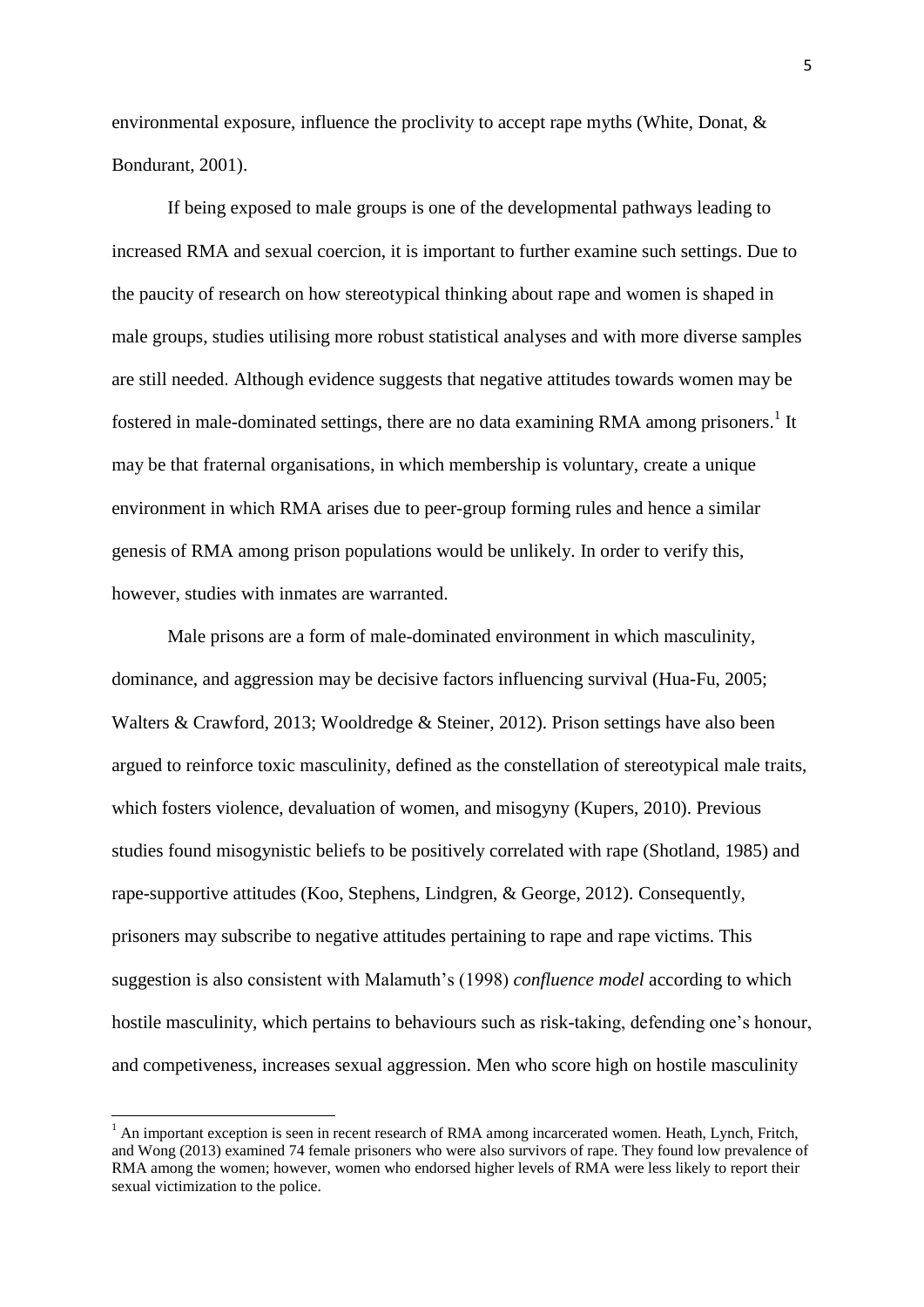have been found to distrust and dominate women (Malamuth, Linz, Heavey, Barnes & Acker, 1995). Moreover, hypermasculinity has been noted as one of the main factors leading to high prevalence rates of sexual abuse in the U.S. military (Turchik & Wilson, 2010). Locke and Mahalik (2005) reported that college men conforming to masculine norms had higher levels of RMA and were more sexually aggressive. Additionally, general intergroup dominance has been reported to be a significant predictor of RMA (Hockett, Saucier, Hoffman, Smith, & Craig, 2009). On the other hand, however, sexual offenders tend to be victimised by other inmates, which may indicate that rape-supportive attitudes will not be fostered in prison settings.

Studies with prison populations are needed in order to verify whether the above research findings with college athletes and fraternity members can be extended to other maledominated milieus. Research has consistently found a relationship between RMA and both self-reported sexual aggression and self-reported rape proclivity (e.g., Bohner, Pina, Viki, & Siebler, 2010; Lonsway & Fitzgerald, 1994; Muehlenhard & Falcon, 1990). Additionally, a strong endorsement for rape-supportive attitudes was reported for sexual and violent offenders (Feelgood, Cortoni, & Thompson, 2005). More rape distortions were found among sexual offenders, in comparison with non-sexual offenders (Bumby, 1996). Therefore, it may be that cognitive distortions pertaining to rape serve to mitigate the responsibility for one"s actions and hence precede sexually-coercive behaviour (Bohner et al., 1998; Burt, 1980; Ward & Siegert, 2002). Given the possibility of increased levels of RMA among sexual offenders before imprisonment, studies examining the possible effect of incarceration on RMA should be conducted with prisoners sentenced for crimes of non-sexual nature.

Very few studies with rigorous methodological designs have examined the role of environmental factors on stereotypical perceptions of rape. Preliminary research findings indicate a significant role of exposure to male-dominated groups on RMA (e.g. Bleecker &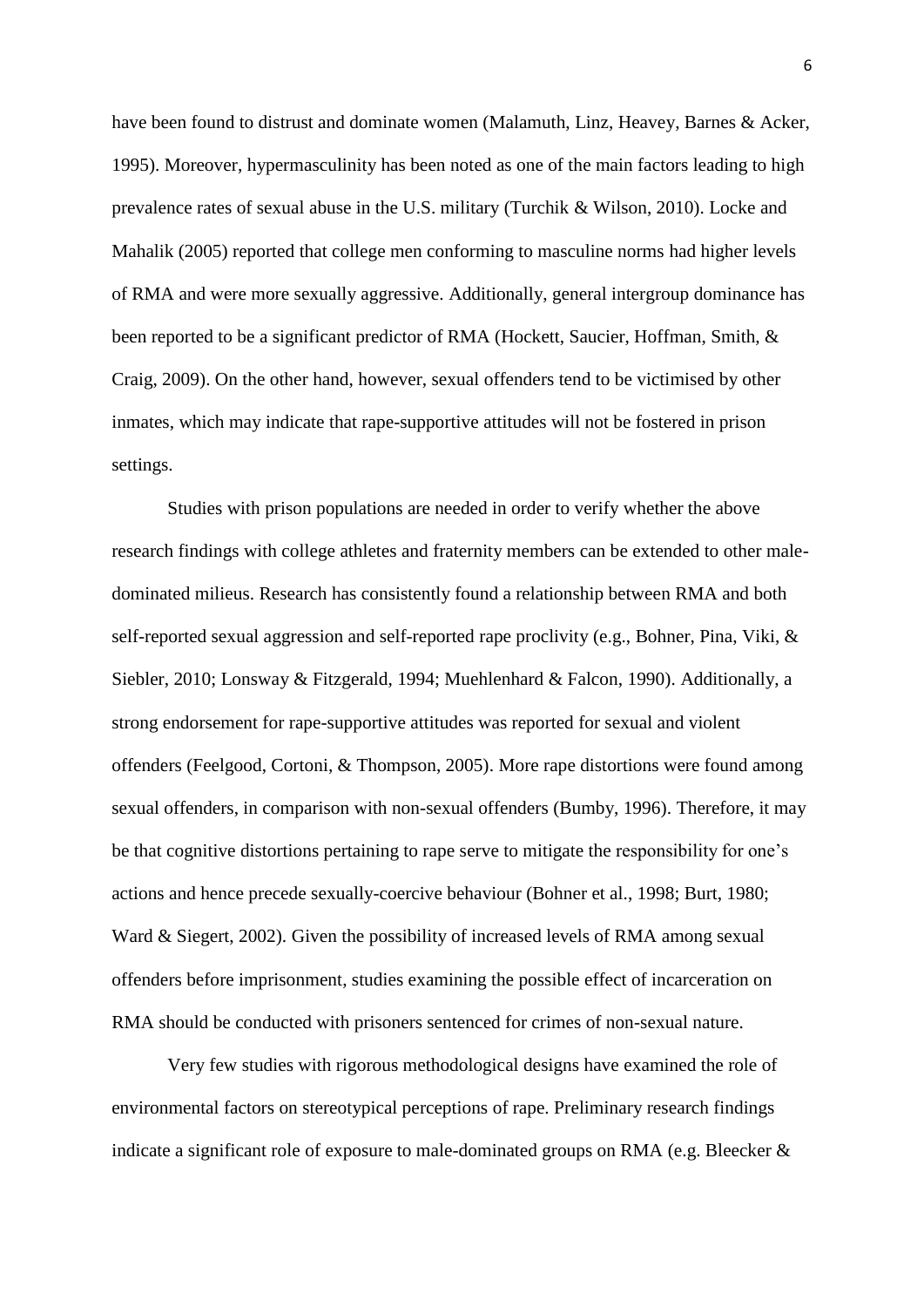Murnen, 2005; Boeringer, 1996; Forbes et al., 2006; Koss & Gaines, 1993; Sawyer et al., 2002). However, no known studies to date have examined whether the above findings can be extended to male prison population. We acknowledge that drawing on literature linking RMA with fraternity and sports team membership in prison context may appear problematic due to the cultural gap between those environments. However, it has been noted that the prison culture reflects the culture of the community within which it is set and, by providing its distorted mirror image, exaggerates some of its characteristics (Clemmer, 1966; Goetting, 1985; Michalowski, 1985). Thus, forming rules in prison groups are not created in a cultural vacuum and, even though they are more extreme than the ones found among community groups, they are not *distinct*. Indeed, according to Kupers (2010, p. 113), "the prison code that reigns in men"s prisons is an exaggeration of the unspoken "male code" on the outside". In light of this argument, our references to phenomena reported among general population samples seem justified and our attempt at examining similar processes within prison context is well-founded. Therefore, the main purpose of this research was to examine the effect of imprisonment on RMA. Based on previous studies, a significant effect of incarceration on stereotypical thinking about rape was expected.

#### **Methods**

#### **Participants**

Two samples of participants were used for the present study. Sample one consisted of 98 male prisoners recruited from the Stargard Szczecinski Prison in Poland. Prisoners ranged in age from 17 to 59 years ( $M = 27.38$ ,  $SD = 9.21$ ). Approximately half of the sample (45.7%) reported committing a robbery, 28.7% reported committing assault/battery, 9.3% reported committing a murder, 6.2% reported committing financial crimes, and 43.5% reported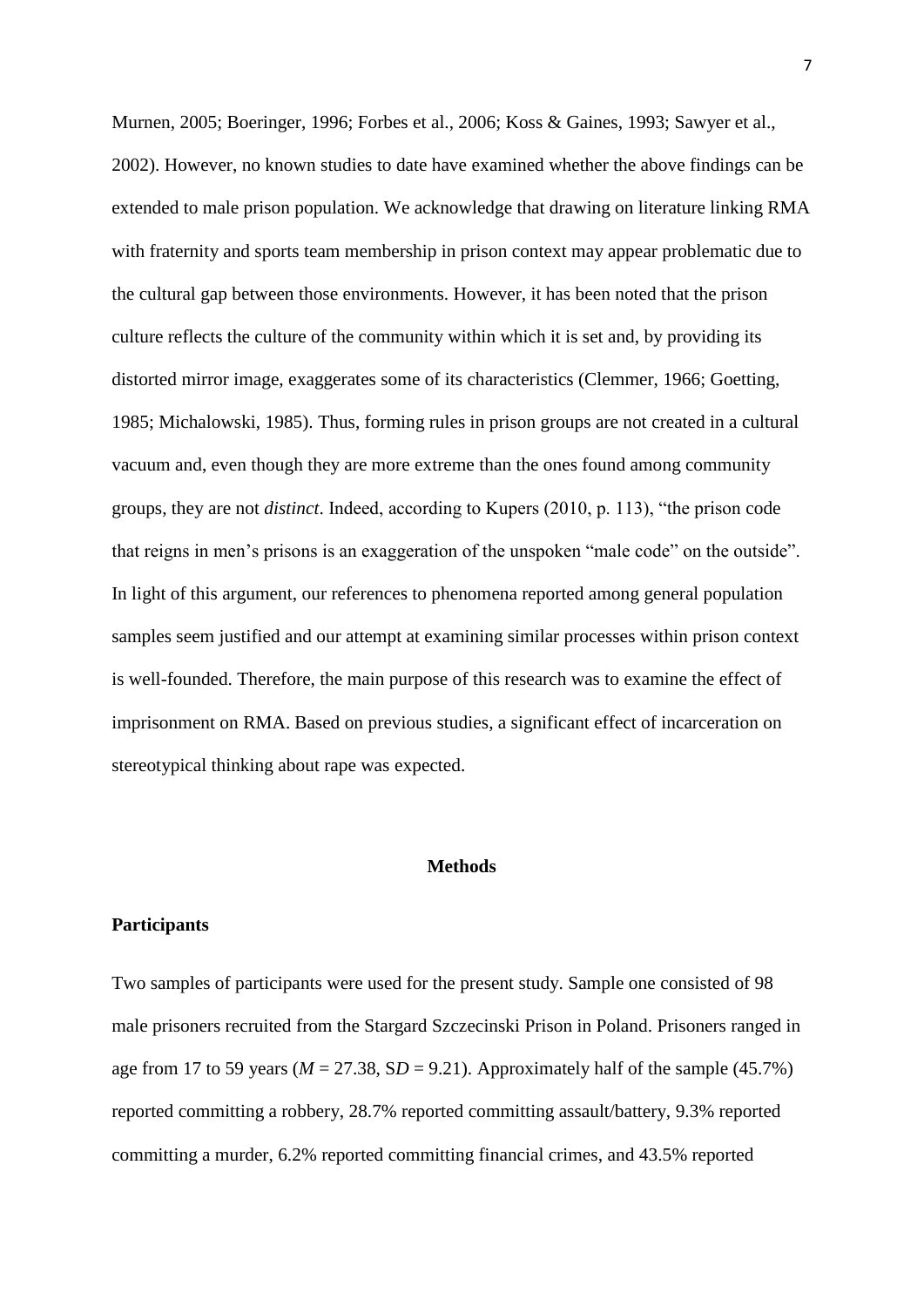committing other non-violent offences. Most participants (75.5%) reported having been brought up by both parents, 24.5% were brought up by single parents, relatives, or foster parents. Duration of imprisonment ranged from 1 to 17 years ( $M = 2.46$ ,  $SD = 2.33$ ).

Sample two consisted of 160 working male adults undertaking part-time evening courses at the University of Security in Poznan (Poland). Participants ranged in age from 19 to 49 years ( $M = 25.83$ ,  $SD = 6.14$ ). Most participants (90.6%) reported having been brought up by both parents, whereas 9.4% were brought up by single parents, relatives, or foster parents.

#### **Measures**

*Updated Illinois Rape Myth Acceptance Scale (IRMA;* McMahon & Farmer, 2011) is a 19 item measured designed to assess general rape myth acceptance rated on a 5-point Likert scale. In the present sample, Cronbach's alpha for the scale was  $\alpha = .87$ .

*Self-Report Psychopathy Scale (SRP-III;* Paulhus, Neumann, & Hare, in press) is a 64-item measure generated on the basis of the Psychopathy Checklist-Revised (PCL-R; Hare, 1991). It consists of four subscales: Interpersonal Manipulation ( $\alpha$  = .81), Callous Affect ( $\alpha$  = .65), Erratic Lifestyle ( $\alpha$  = .71), and Antisocial Behaviour ( $\alpha$  = .85). Items are scored on a 5-point Likert scale.

*The Recent Exposure to Violence Scale* (REVS; Flannery, Singer, van Dulmen, Kretschmar, & Belliston, 2007) is a 22-item scale measuring experiences of violent and threatening events using a 4-point Likert scale. Given that the scale was administered to adult participants the focus was on their exposure to violence in childhood. Cronbach's alpha for the scale was  $\alpha$  = .89.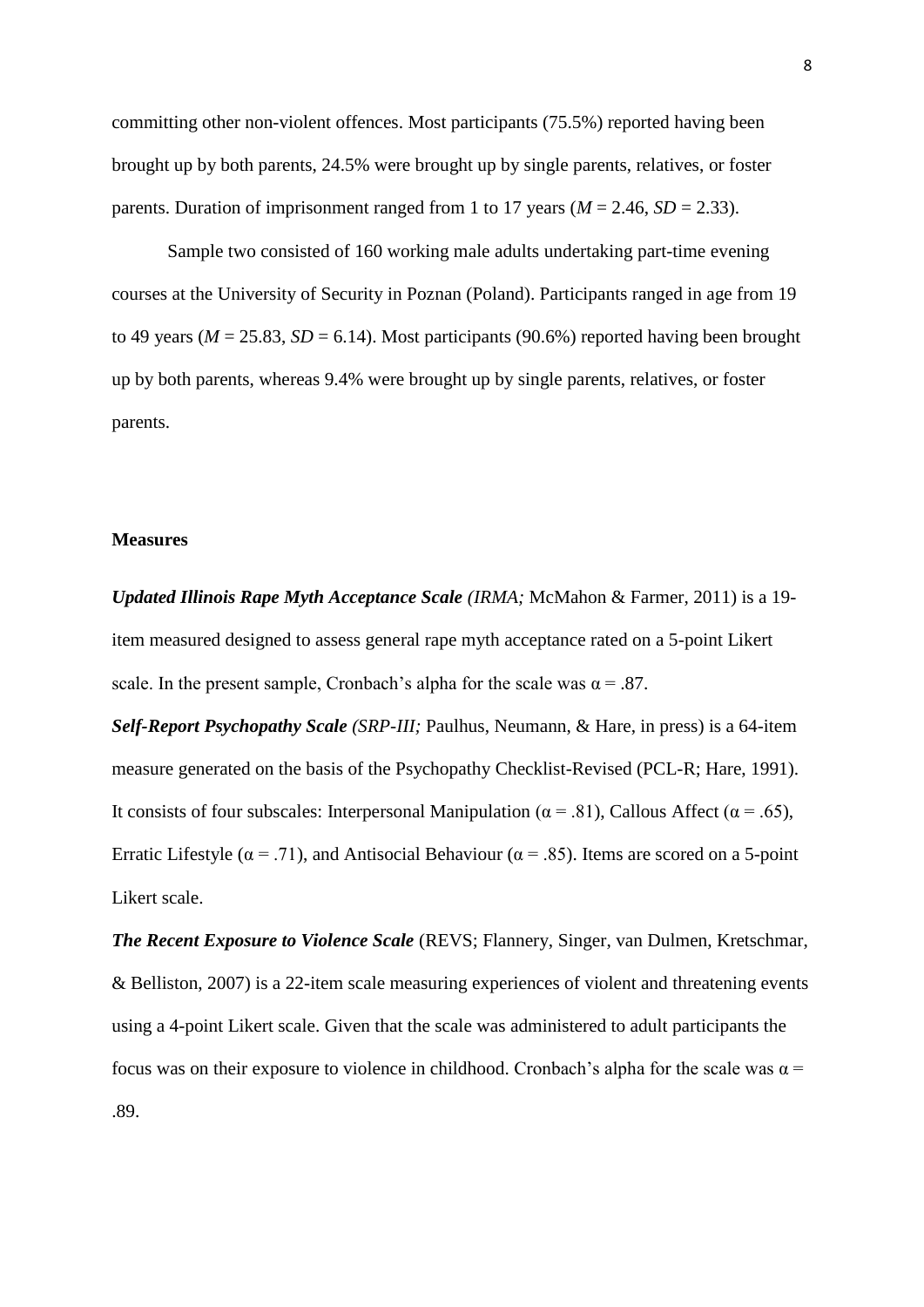*The Relationships Structure Questionnaire* (ECR-RS; Fraley, Heffernan, Vicary & Brumbaugh, 2011) is a 36 item measure of adult attachment with mother, father, romantic partner, and best friend. For the purpose of the current study only the relationship with mother and father subscales were utilised. Internal consistency for subscales was good ( $\alpha$  = .82 for *mother avoidance*;  $\alpha$  = .88 for *mother anxiety*;  $\alpha$  = .89 for *father avoidance*;  $\alpha$  = .91 for *father anxiety*).

*Criminal Friend Index* (CFI; Mills & Kroner, 1999). Participants from general population were asked to recall three adult friends with whom they spend most of their time and answer the following questions about them: (1) Has this person ever committed a crime?; (2) Does this person have a criminal record?; (3) Has this person ever been to prison; (4) Has this person tried to involve you in a crime?. In terms of prison sample, the CFI was used to collect retrospective data. Inmates were asked to recall friends with whom they spend most their time before first incarceration.

*Loneliness and Social Dissatisfaction Questionnaire* (LSDA; Cassidy & Asher, 1992) is 15 items scale about children"s feelings of loneliness and dissatisfaction with peer relations. Cronbach's alpha was  $\alpha$  = .88.

#### **Statistical analysis**

This study used a quasi-experimental design with propensity score matching in order to minimise the effect of selection bias (Rosenbaum & Rubin, 1985; Rudner & Peyton, 2006). This research design allows dealing with treatment groups, however, unlike in an experimental design, data are collected outside the laboratory using an opportunistic sample. Quasi-experiments, therefore, have the power to assess plausible causation, but at the same time retain the experimental realism (Shadish, Cook & Campbell, 2002). Observational studies are often utilised in psychological and criminological research. However, in such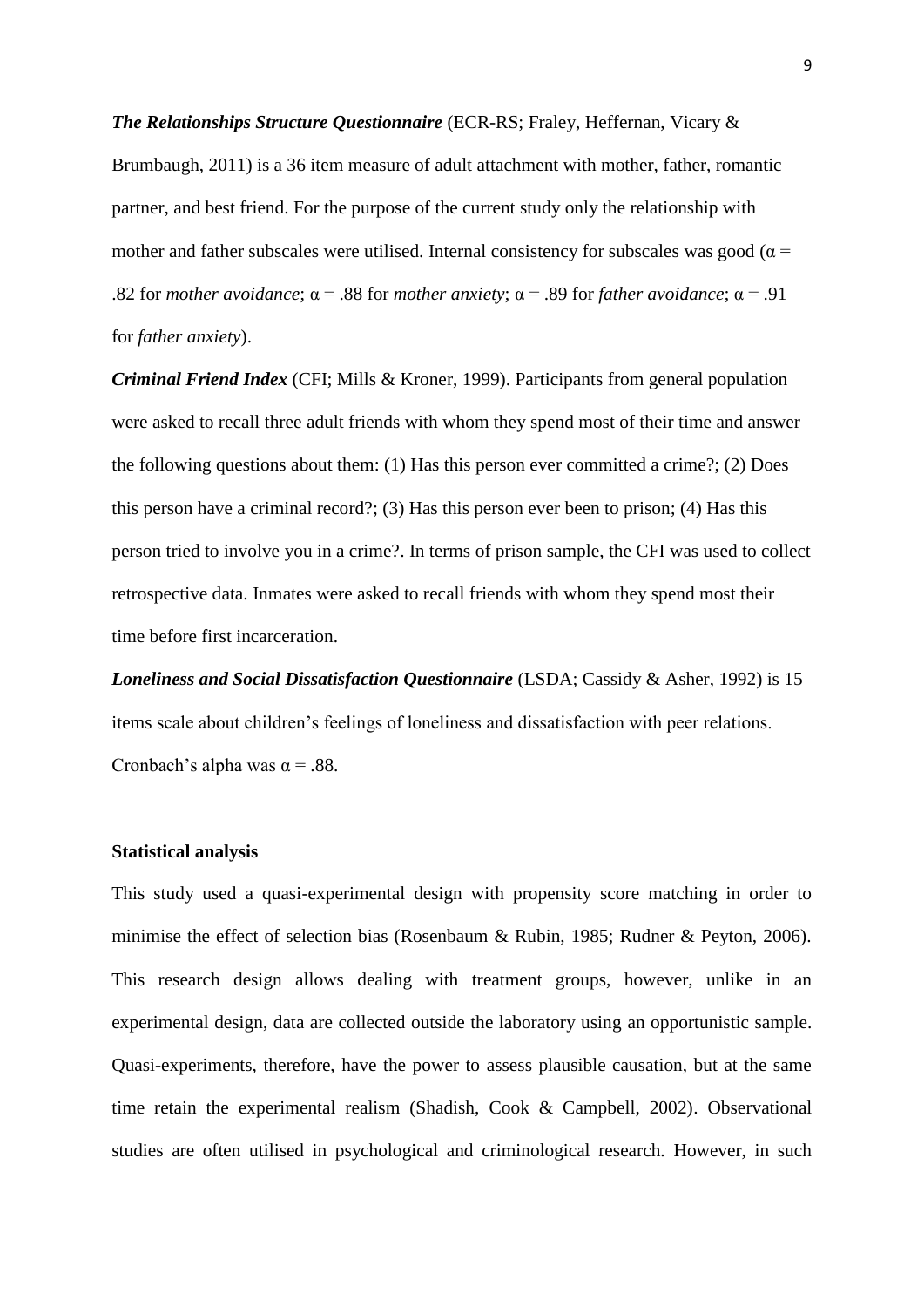studies, researchers have no control over the assignment to treatment condition. Accordingly, differences in background variables between participants may have a significant influence on treatment effects, which in turn may result in misleading findings (D"Agostino, 1998). Matching procedures can be used to identify for each participant in the treatment group one person in the control group who would be similar on a chosen number of covariates (Apel & Sweeten, 2010). The propensity score matching (PSM) technique attempts to assess the effect of treatment by accounting for covariates and hence correcting selection bias in making estimates (Rubin, 2006).

In the present study, it was assumed that the 'treatment group' (prisoners) would differ from the 'control group' (general population) on a number of covariates, and that these variables may also affect the outcome variable (RMA). These potential confounding variables (covariates) were used to estimate a propensity score (ranging from 0 to 1) that represents each participant's likelihood of being assigned to the treatment group. The propensity score is then used to generate a matched sample of treatment and control respondents. Thus, the propensity score is a balancing score of covariates, meaning the distribution of variables are the equivalent for the participants from treatment and control groups.

In order to retain the bias-reducing power of the PSM procedure, the choice of appropriate covariates must be guided by the theory (Astbury, 2012). This approach to covariate selection has been used in previous empirical studies (e.g., DeLisi, Barnes, Beaver, & Gibson, 2009). Past research revealed RMA and sexual coercion to form significant associations with psychopathy, childhood exposure to violence, insecure attachments, loneliness, intimacy deficits, and age (with older participants being more likely to endorse rape myths) (e.g., Bumby & Hansen, 1997; Debowska et al., in press; Kassing, Beesley, & Frey, 2005; Mouilso & Calhoun, 2013; Smallbone & Dadds, 2000; Smallbone & Dadds, 2001). Based on those previous findings, 13 covariates were included in the current model.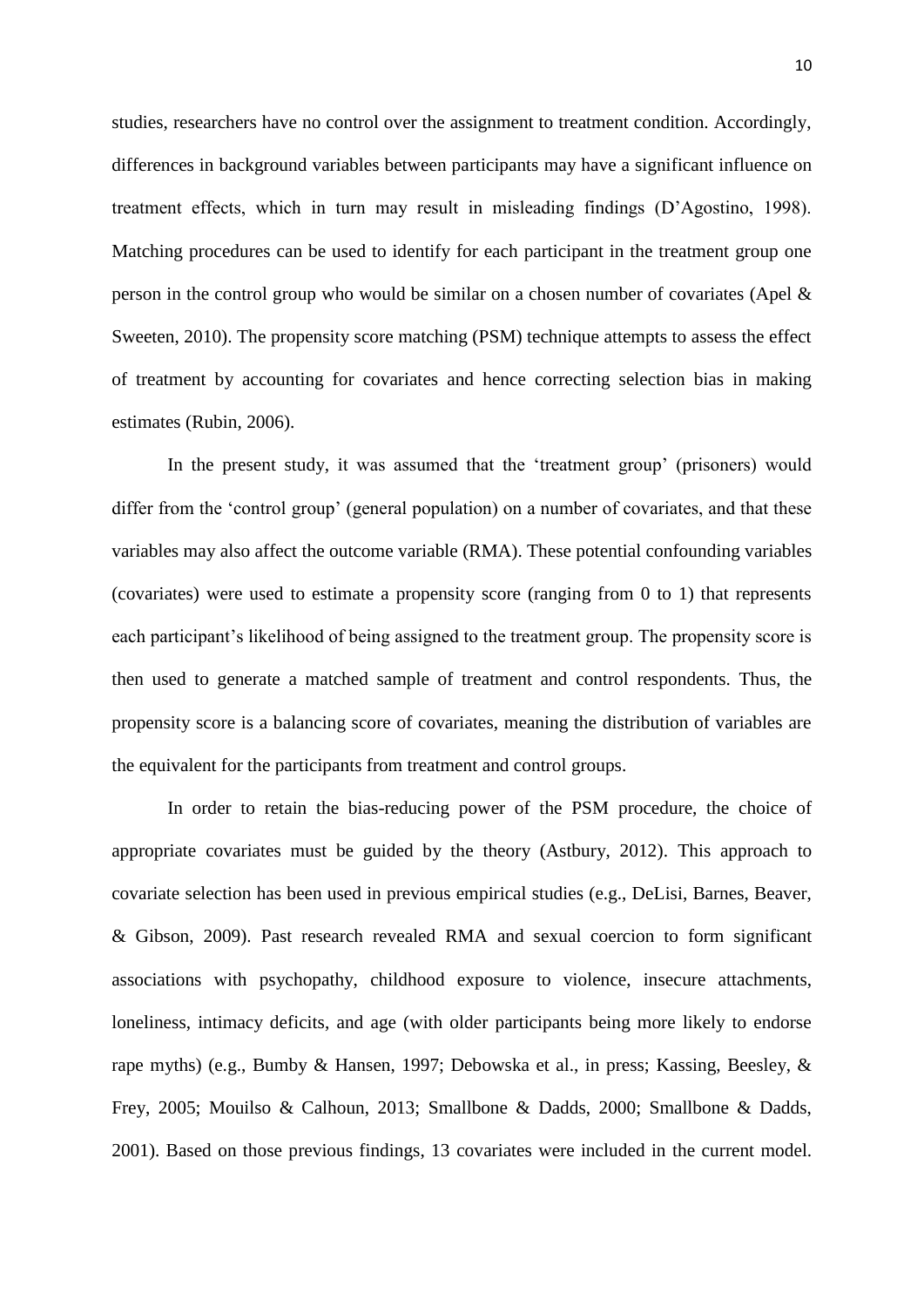The covariates were age, upbringing, exposure to violence, criminal friend index, loneliness and social dissatisfaction, mother avoidance, mother anxiety, father avoidance, father anxiety, interpersonal manipulation, callous affect, erratic lifestyle, and antisocial behaviour. From the logistic regression analysis, the predicted likelihood (propensity score) is estimated for each participant.

After calculating the propensity scores for each participant, a matching procedure was employed to match participants from both samples. The propensity score matching procedure utilised in this study was greedy matching (nearest neighbour matching without replacement; Guo & Fraser, 2010). The "MatchIt" package in R version 3.0.1 was used to perform "greedy matching'. Here is the procedure applied to conduct nearest neighbour matching.  $P_i$  and  $P_j$ are the propensity scores for treated and control participants, respectively,  $I<sub>I</sub>$  is the set of treated participants, and  $I_0$  is the set of control participants. A neighbourhood  $C(P_i)$  contains a control participant *j* (i.e.,  $j \in I_0$ ) as a match for a treated participants *i* (i.e.,  $i \in I_1$ ), if the absolute difference of propensity scores is the smallest among all possible pairs of propensity scores between *i* and *j*, as:

$$
C(P_i) = \min_j ||P_i - P_j||, \quad j \in I_0
$$

Once a *j* is found to match *i*, *j* is removed from  $I_0$  without replacement. If for each *i* there is only a single *j* found to fall into  $C(P_i)$ , then the matching is nearest neighbour pair matching (Guo & Fraser, 2010).

With this new matched sample linear regression was performed to investigate the effect of incarceration on RMA.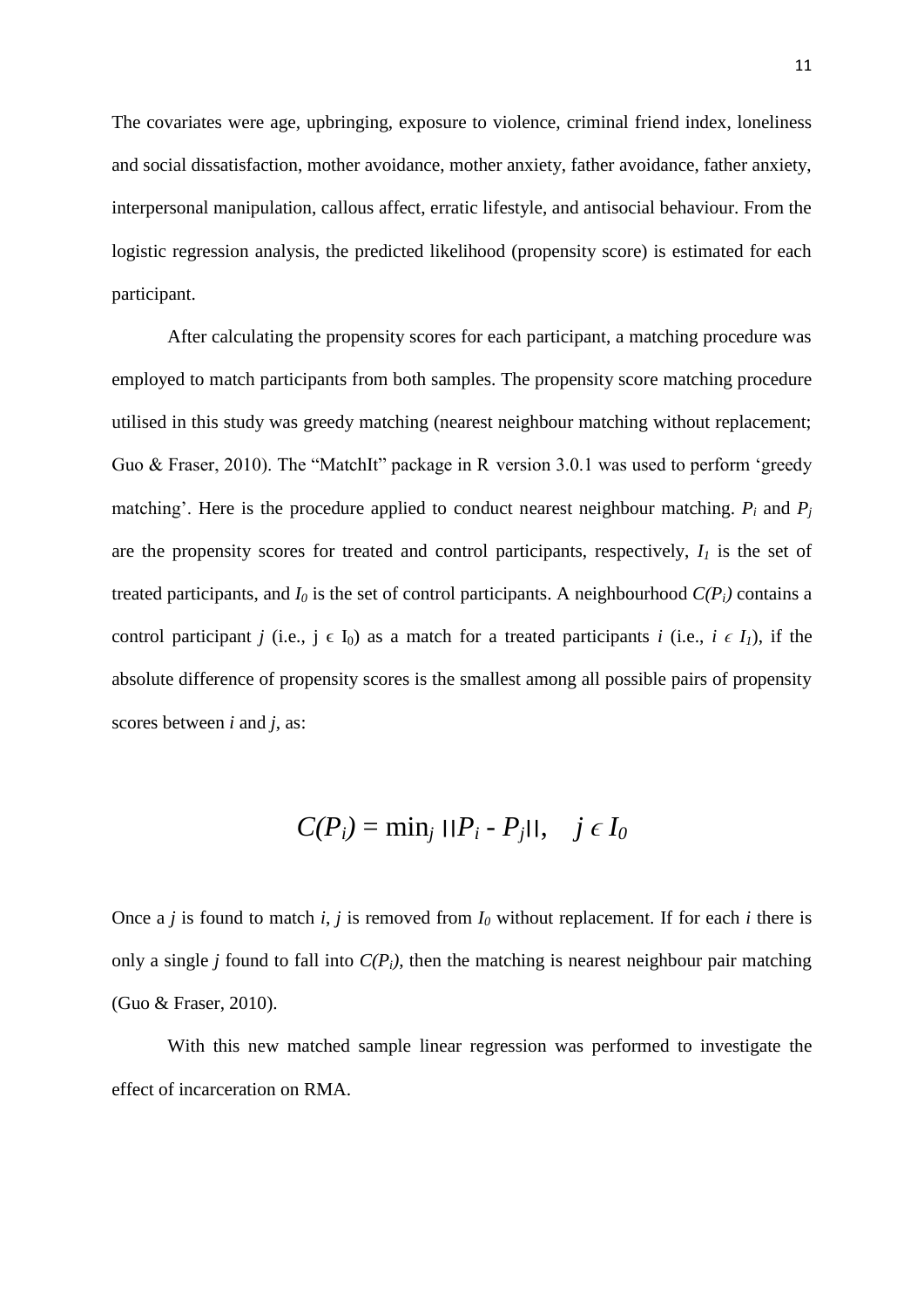#### **Results**

#### **Pre-matching analyses**

Descriptive statistics for the original two samples are presented in Table 1. The effect of incarceration on RMA was investigated using linear regression. The analysis revealed no significant effect (*F*[1, 257] = 1.37; *B* = 1.81, *SE* = 1.55;  $\beta$  = .07, *p* > .05). It was suggested that significant differences between the two groups of participants on background variables could affect the outcome of the study. Therefore, the difference on all covariates between prisoners and general population were investigated. Previous research has indicated that *t*-test scores can be misleading, due to statistical significance being partially influenced by the sample size (Austin, 2008; Loughran et al., 2010; Rosenbaum & Rubin, 1985). Thus, the next step in determining covariate imbalance was to analyse the average difference in means, as a percentage of the average standard deviation (i.e., subtract the mean value of the covariate from the control group from the mean value of the covariate for the treatment group and divide that difference by this square root of the average variance across the treatment and control groups and then multiply the result by 100). Rosenbaum and Rubin (1985) suggested that a standardised absolute difference equal to or greater than 20% is an indication of imbalance. Table 1 indicates that nine of the covariates were imbalanced in the original sample (before matching). This indicated the necessity of using propensity score matching.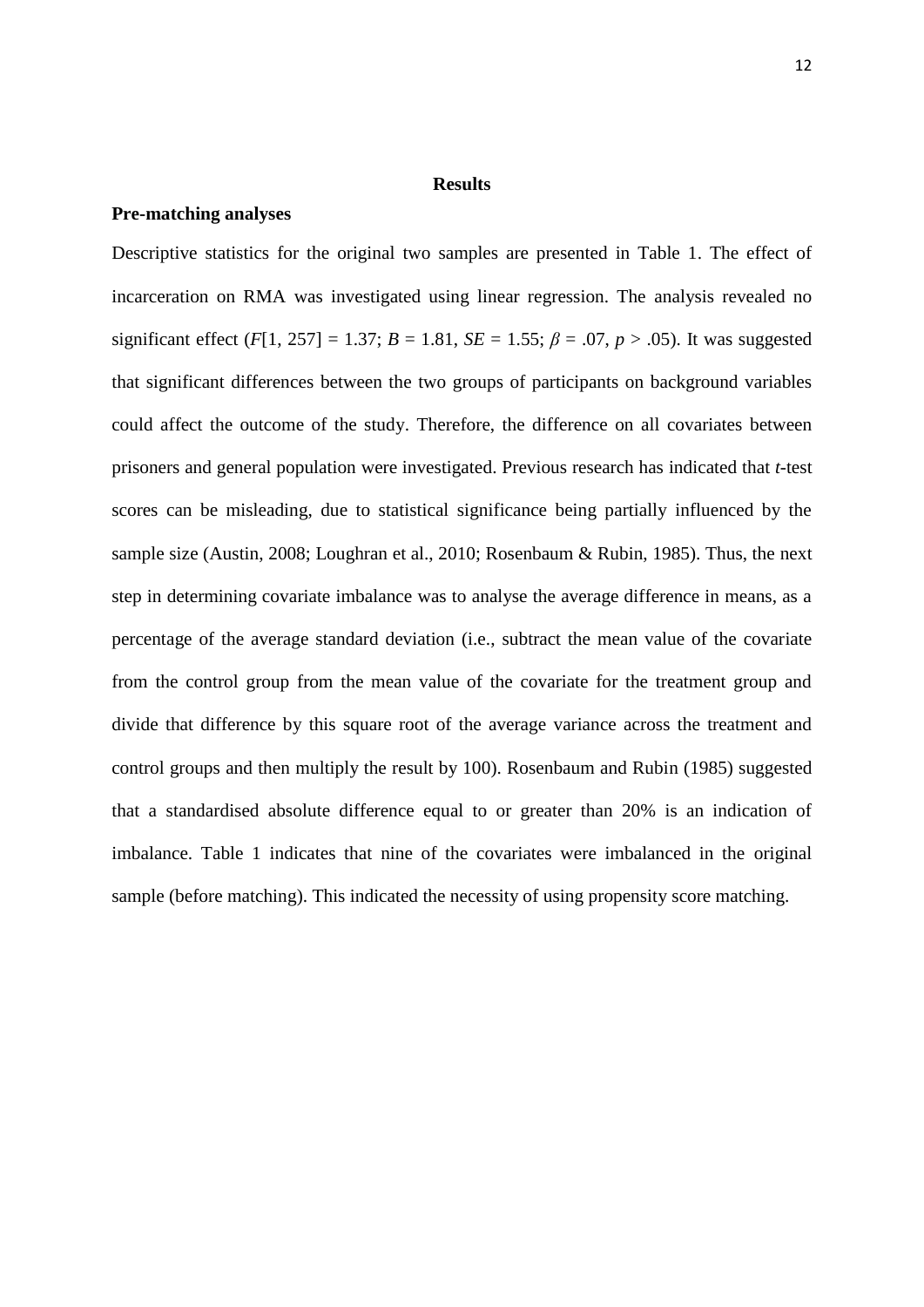### Table 1

*Descriptive statistics and absolute standardized difference between prisoners and general population*

|                             | Descriptive statistics before<br>matching |                                | Absolute standardized<br>difference |                           |
|-----------------------------|-------------------------------------------|--------------------------------|-------------------------------------|---------------------------|
| Covariate                   | M(SD)<br>prisoners                        | M(SD)<br>general<br>population | <b>Before</b><br>matching<br>(% )   | After<br>matching<br>(% ) |
| Age                         | 27.38 (9.21)                              | 25.83(6.14)                    | 20.16                               | 4.82                      |
| Upbringing                  | .76(.43)                                  | .91(.29)                       | 47.30                               | 36.59                     |
| Exposure to violence        | 11.51(6.51)                               | 8.26(6.76)                     | 47.92                               | 37.46                     |
| Criminal friend index       | 9.47(10.56)                               | 1.86(4.51)                     | 93.41                               | 81.42                     |
| Loneliness and social       | 25.90 (4.78)                              | 26.91 (4.49)                   | 21.74                               | 20.69                     |
| dissatisfaction             |                                           |                                |                                     |                           |
| Mother avoidance            | 9.02(6.49)                                | 9.03(6.12)                     | 5.53                                | 8.69                      |
| Mother anxiety              | 3.87(4.44)                                | 2.18(3.38)                     | 46.98                               | 35.31                     |
| Father avoidance            | 11.14(8.21)                               | 10.71(7.61)                    | 10.98                               | 10.50                     |
| Father anxiety              | 3.82(4.43)                                | 2.84(3.95)                     | 28.16                               | 16.21                     |
| Interpersonal               | 28.47 (8.62)                              | 28.06 (9.56)                   | 4.01                                | 11.33                     |
| Manipulation                |                                           |                                |                                     |                           |
| <b>Callous Affect</b>       | 27.85 (6.76)                              | 28.49 (7.36)                   | 8.55                                | 6.80                      |
| Erratic Lifestyle           | 34.82 (9.35)                              | 28.84 (8.33)                   | 62.52                               | 51.41                     |
| <b>Antisocial Behaviour</b> | 27.67 (9.52)                              | 12.93 (9.43)                   | 146.28                              | 110.91                    |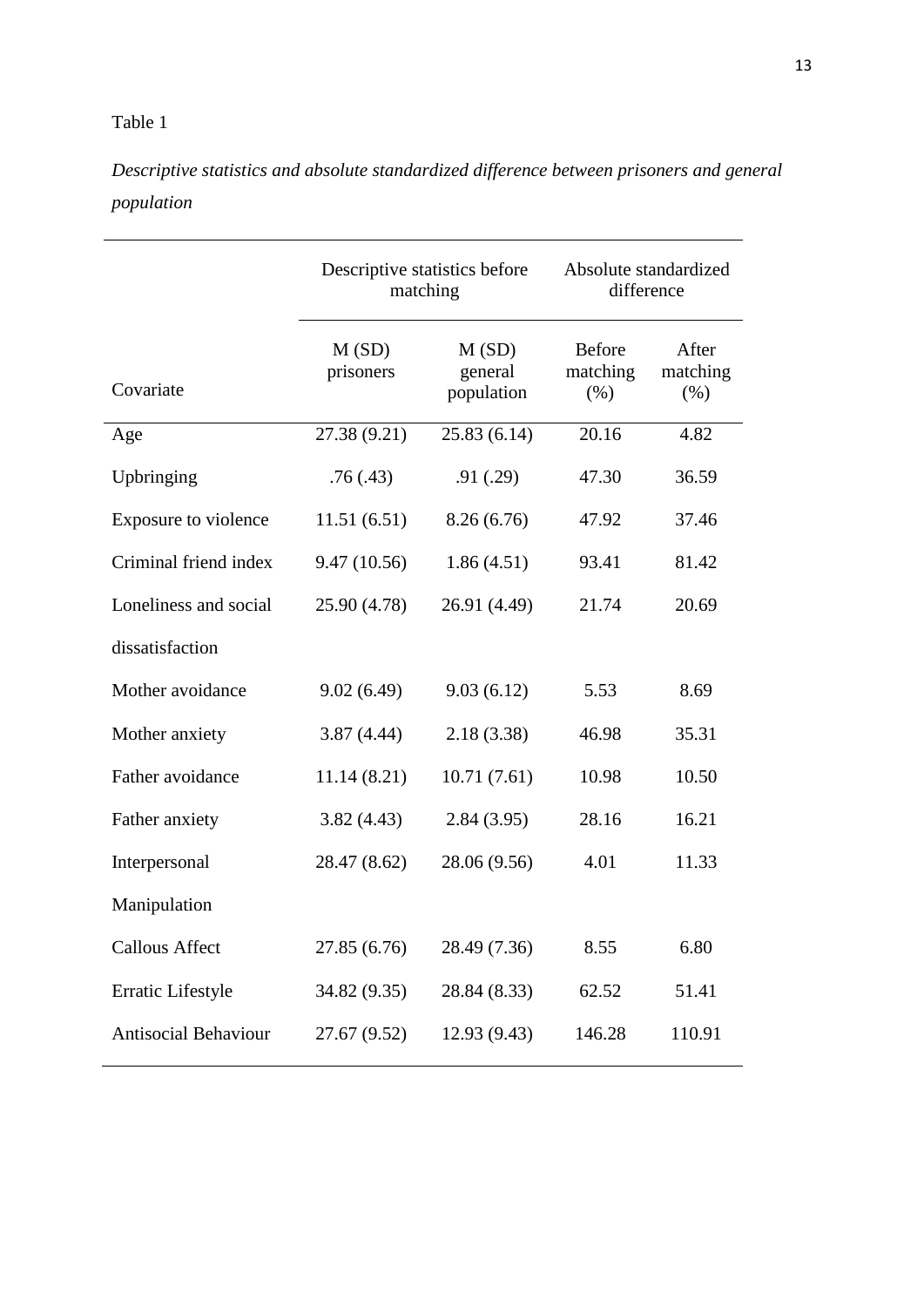#### **Nearest neighbour matching and post matching linear regression**

The results in Table 1 indicate that observed systematic differences between prisoners and general population were greatly reduced or eliminated for all covariates except mother avoidance and interpersonal manipulation (but these two did not exceeded 20 percent) suggesting that the application of greedy matching was effective.

With a new matched sample linear regression was employed to help determine if incarceration has an effect on RMA. The results suggest that after controlling for background variables using propensity score matching, incarceration has a significant positive effect on RMA (*F*[1, 195] = 3.17; *B* = 2.96, *SE* = 1.66;  $\beta$  = .12, *p* < .05).

#### **Discussion**

Very few studies with sound methodological designs have examined the influence of environmental variables on RMA. Consequently, the main purpose of the current study was to examine the effect of incarceration on RMA using propensity score matching technique. As already noted, PSA reduces selection bias by controlling for the influence of covariates which may have an effect on the outcome variable (Boduszek, Shevlin, Hyland, & Adamson, 2013; D"Agostino, 1998). Therefore, the utilisation of PSM in the present research increases the reliability and validity of the findings (Berzin, 2010; Brown, 2012).

Based on previous research which has indicated that male groups (i.e., fraternities and sports groups) and prison settings generate an environment conducive to the intensification of misogyny (Kupers, 2010) and RMA (e.g., Bleecker & Murnen, 2005; Boeringer, 1996; Forbes et al., 2006; Koss & Gaines, 1993; Sawyer et al., 2002), it was predicted that imprisonment would have a significant positive effect on stereotypical thinking about rape. To test this prediction, a two-step approach was adopted. First, the effect of incarceration on RMA was investigated using simple linear regression. Results revealed a non-significant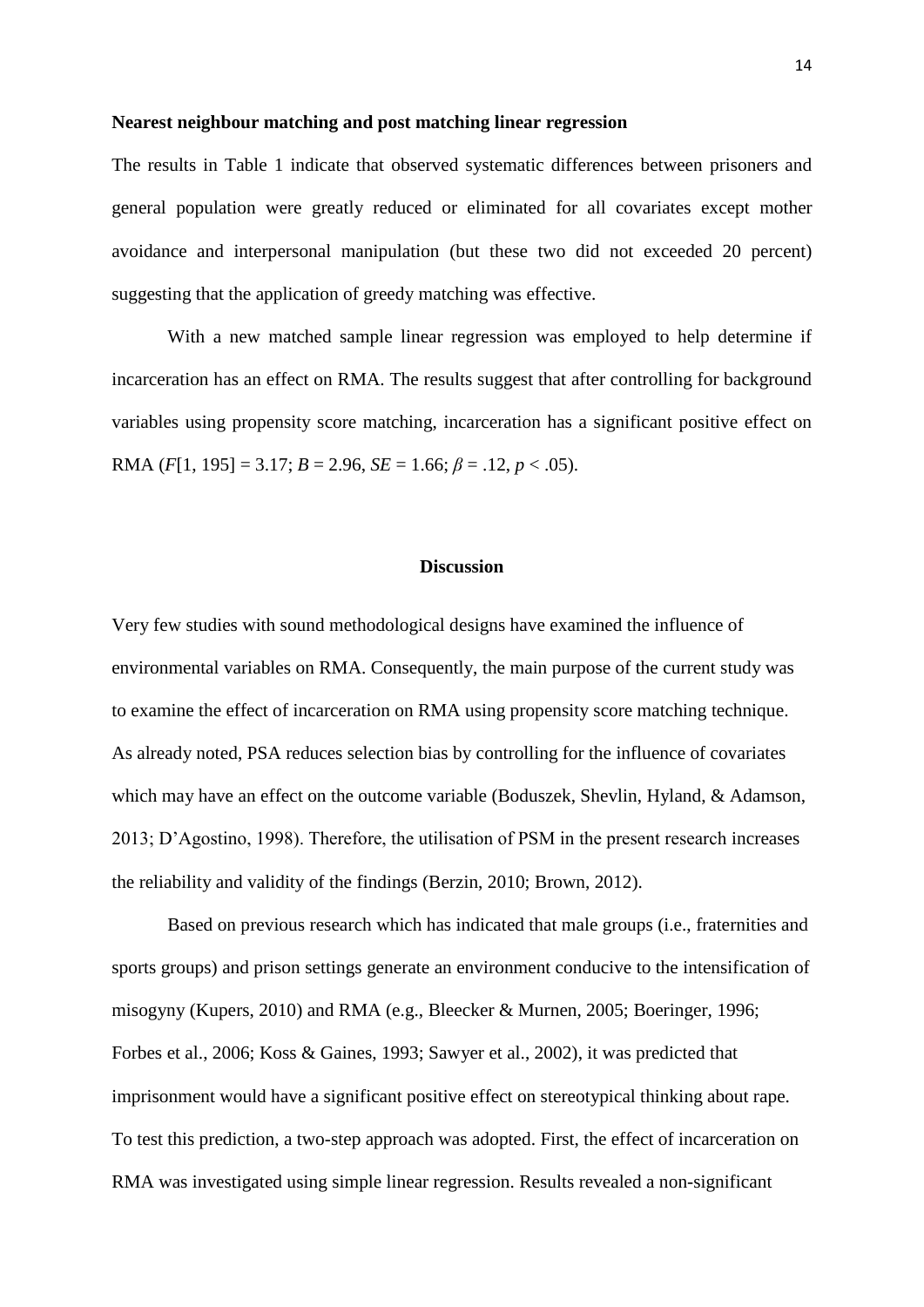effect of incarceration on rape supportive attitudes. However, as previous research findings have indicated that certain background characteristics can have a significant effect on incarceration, RMA and sexual coercion (e.g., Bouffard, 2002; Debowska et al., in press; Malamuth, Sockloskie, Koss, & Tanaka, 1991; Smallbone & Dadds, 2000) this was not entirely unexpected. Thus, in order to reduce bias in background characteristics between our two samples and to isolate the effect of imprisonment, a propensity score matching procedure was utilised. Post-matching linear regression analysis revealed a statistically significant effect of incarceration on RMA. This finding is in line with previous similar studies which found that male-dominated settings can promote rape supportive attitudes (e.g., Bleecker  $\&$ Murnen, 2005; Boeringer, 1996; Forbes et al., 2001; Koss & Gaines, 1993; Sawyer et al., 2002), and suggests an environmental influence on attitudes towards rape and rape victims. Thus, male groups appear to provide a set of norms condoning violence in sexual relationships (Boswell & Spade, 1996) which, in turn, may lead to the neutralisation of negative attitudes towards sexual aggression (Boeringer, 1999). Consequently, stereotypical perceptions of victim culpability in the context of rape are likely to be formed.

Furthermore, it appears that the effect of male-dominated settings on rape-supportive attitudes is not limited to fraternal organisations or sport clubs and is not due to internal forming rules of such milieus. Prisoners, just like other men joining community-based allmale circles voluntarily, seem to be subject to group socialisation and may develop an identification with the group"s values. It may also be that men who choose to spend time with other males and men subject to incarceration share similar psychological make-up, making them more aggressive and dominant and hence more likely to endorse rape myths (Locke & Mahalik, 2005).

Another possible explanation of the significant effect of incarceration on RMA is that being subject to imprisonment may result in the intensification of characteristics such as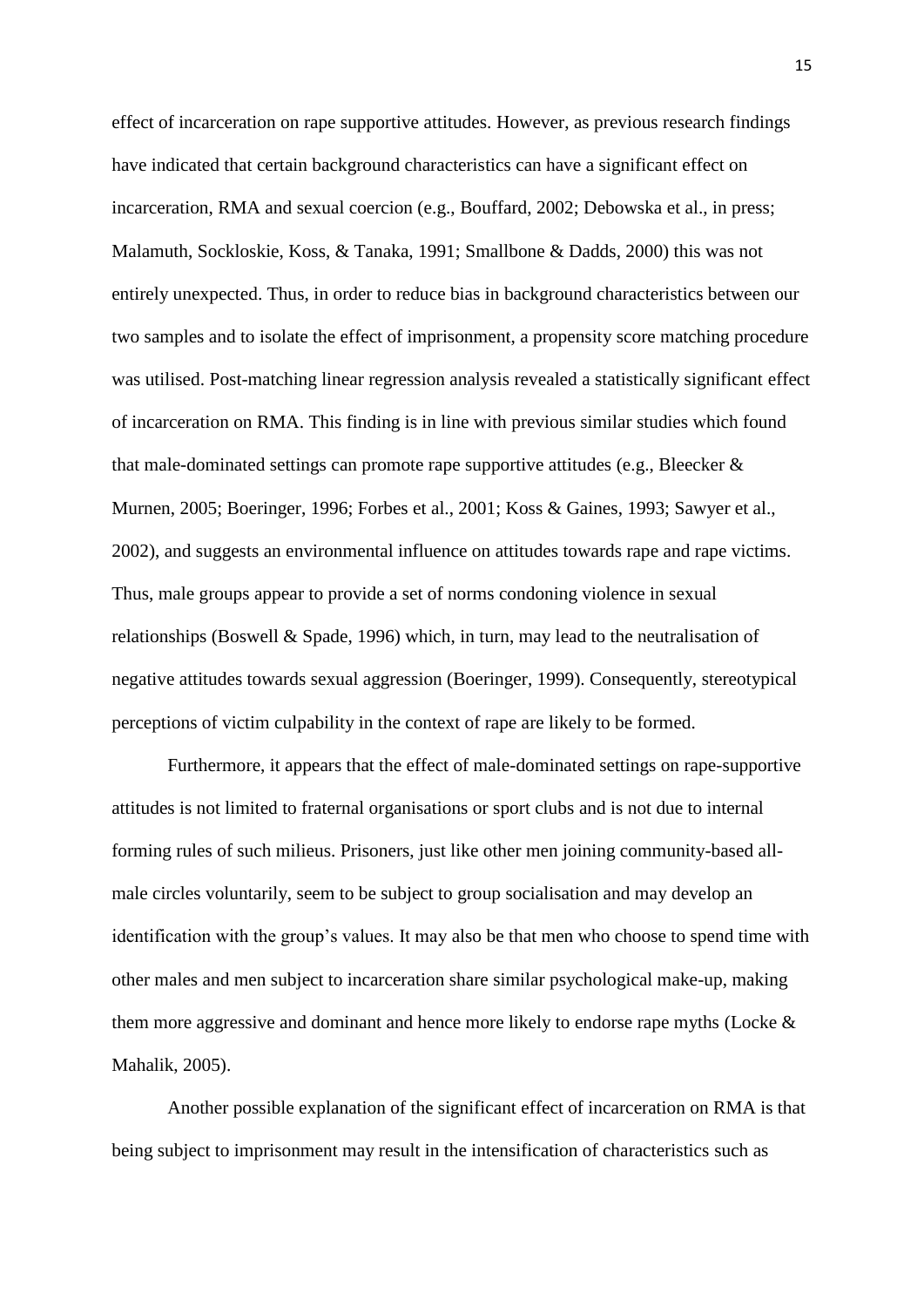masculinity, dominance, and aggression. Past research has indicated that hostile masculinity and dominance increase sexual aggression, distrust towards women, and the readiness to endorse rape myths (Locke & Mahalik, 2005; Malamuth, 1998; Malamuth et al., 1995). Moreover, it appears that the intensification of toxic masculinity, important for survival in prison settings, may lead to negative evaluations of femininity and hence increased RMA (Kupers, 2010). The present findings thus may be considered to provide tentative evidence that the exacerbation of stereotypical male traits may result in cognitive distortions pertaining to rape and rape victims.

The results of the present study should be interpreted in light of some limitations. First, the present sample consisted of Polish adults and hence it cannot be certain that the findings apply to other populations. Further research with participants from other cultural and linguistic backgrounds is therefore needed in order to exclude the possibility that the effects reported here are solely due to cross-cultural differences. Second, the use of self-report data within a sample of prisoners whose command of language is poor may have introduced several well-known limitations, such as response bias. Therefore, the concern is that the participants could not fully understand the questions posed to them. However, this aspect of the study could not be controlled by the researchers. Finally, the study did not control for participants' affiliation with male-dominated groups, such as sport clubs or gangs. It may be, hence, that increased RMA was due to pre-existing experiences, rather than incarceration. It is recommended that future studies address this limitation. Previous research on RMA in male-dominated settings has focused on college fraternity men and athletes drawn predominantly from North American populations, thus, despite the aforementioned limitations, the results of the present study expand the current knowledge in the area of RMA in male groups.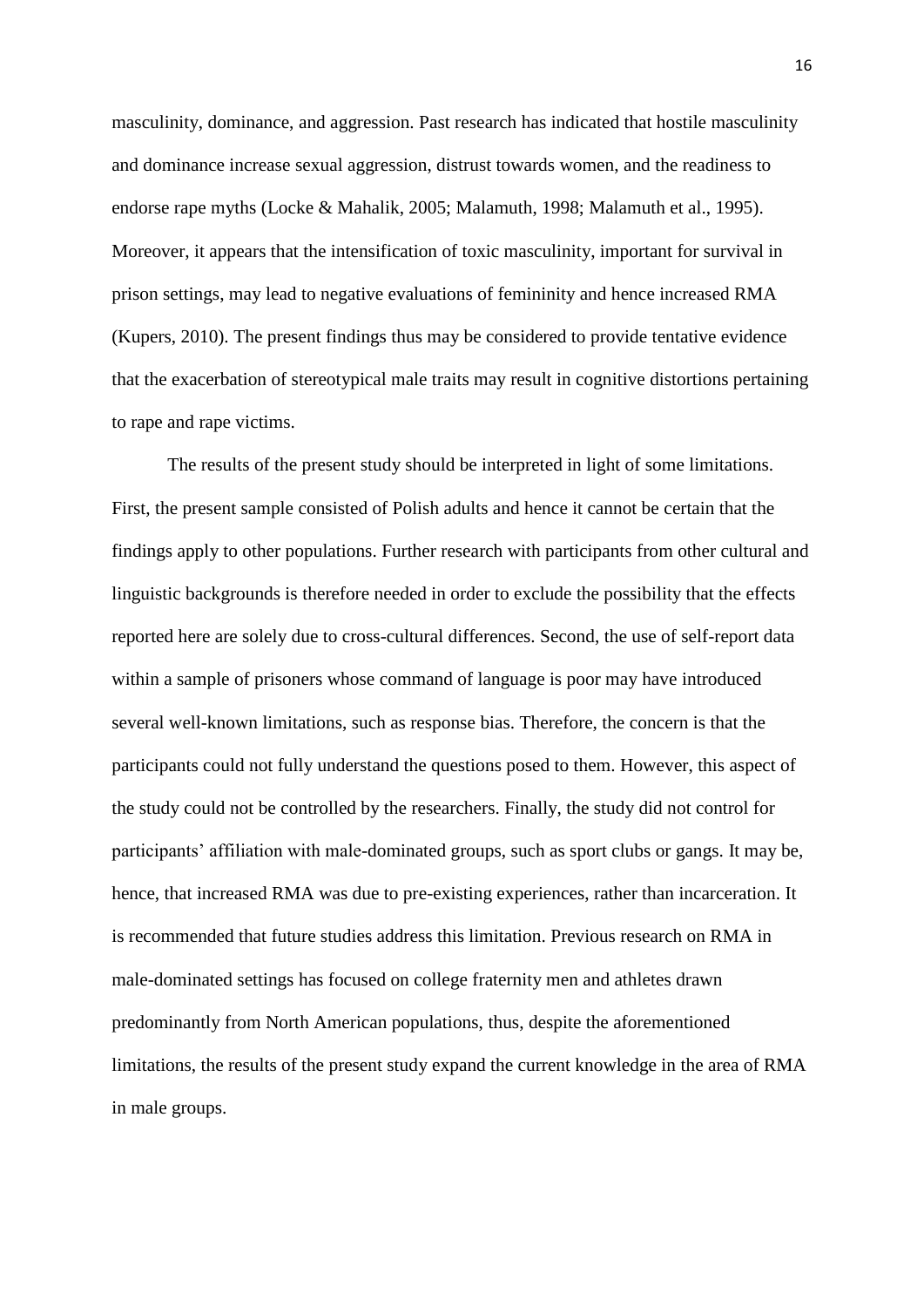Overall, findings of the current study provide a substantial contribution to the understanding of the aetiology of rape-supportive attitudes and add to the growing body of literature documenting the importance of environmental variables in explaining RMA (e.g., Bleecker & Murnen, 2005; Debowska et al., in press; Sawyer et al., 2002). The present results revealed that being subject to incarceration significantly predicts the endorsement of rape stereotypes and hence a high-risk group was identified. It is suggested that educational programmes in prisons should address the issue of gender inequality and interpersonal violence against women.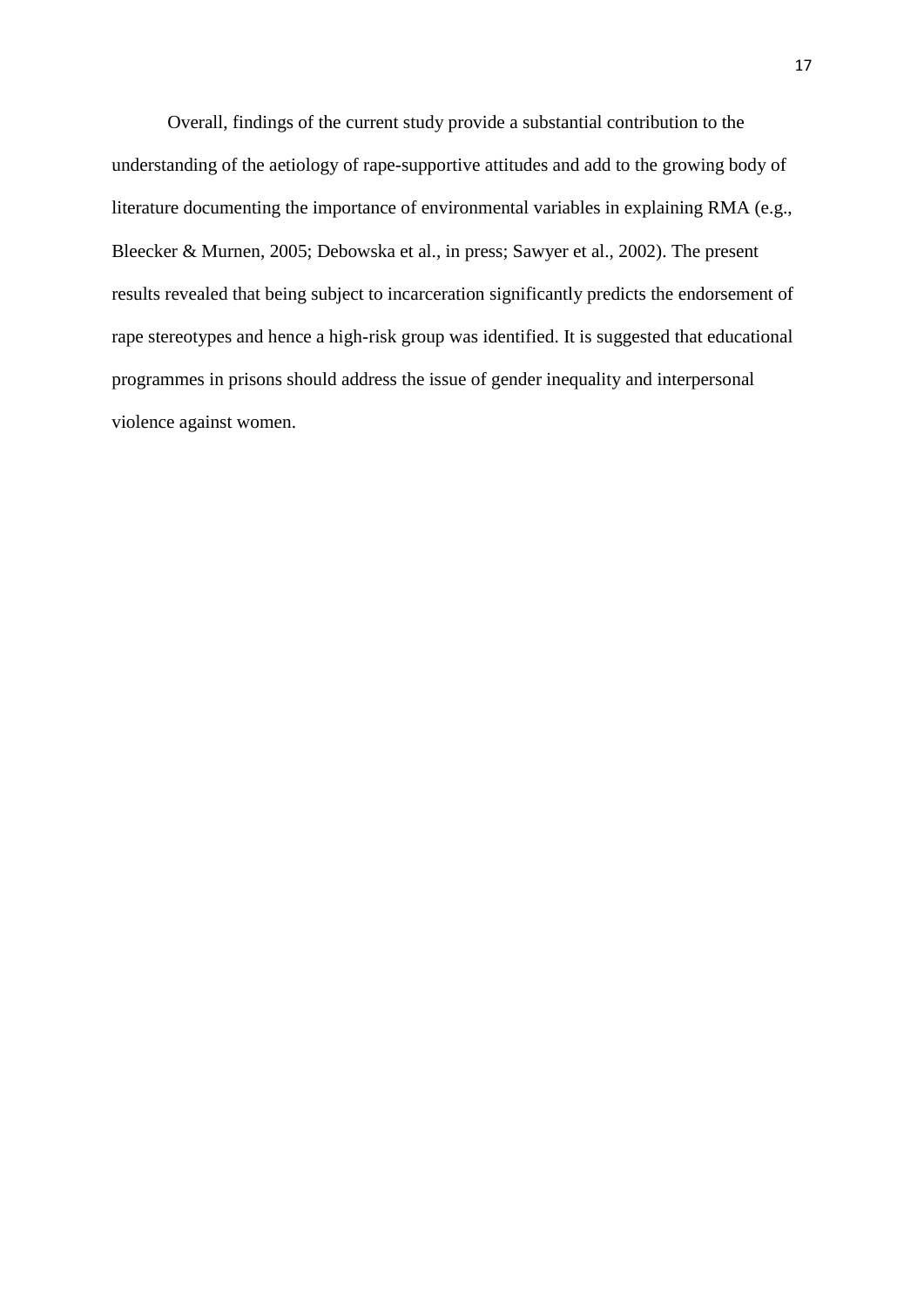#### **References**

- Apel, R.J., & Sweeten, G. (2010). Propensity score matching in criminology and criminal justice. In A.R. Piquero, & D. Weisburd (Eds.), *Handbook of Quantitative Criminology* (pp. 543-562). New York: Springer.
- Astbury, B. (2012). Using theory in criminal justice evaluation. In E. Bowen, & S. Brown (Eds.), *Perspectives of evaluating criminal justice and corrections* (pp. 3-28). Bingley, UK: Emerald.
- Austin, P.C. (2008). A critical appraisal of propensity-score matching in the medical literature between 1996 and 2003. *Statistics in Medicine, 27*(12), 2037-2049.
- Bleecker, E.T., & Murnen, S.K. (2005). Fraternity membership, the display of degrading sexual images of women, and rape myth acceptance. *Sex Roles, 53*(7/8), 487-493.
- Boduszek, D., Shevlin, M., Hyland, P., & Adamson, G. (2013). Eysenck"s Personality Model and Criminal thinking style within a violent and non-violent offender sample - application of propensity score analysis. *Deviant Behavior, 34*(6), 483-493.
- Boeringer, S.B. (1996). Influences of fraternity membership, athletics, and male living arrangements on sexual aggression. *Violence Against Women, 2*, 132-147.
- Boeringer, S.B. (1999). Associations of rape-supportive attitudes with fraternal and athletic participation. *Violence Against Women, 5*, 81-89.
- Boeringer, S.B., Shehan, C.L., & Akers, R.L. (1991). Social contexts and social learning in sexual coercion and aggression: Assessing the contribution of fraternity membership. *Family Relations*, 58-64.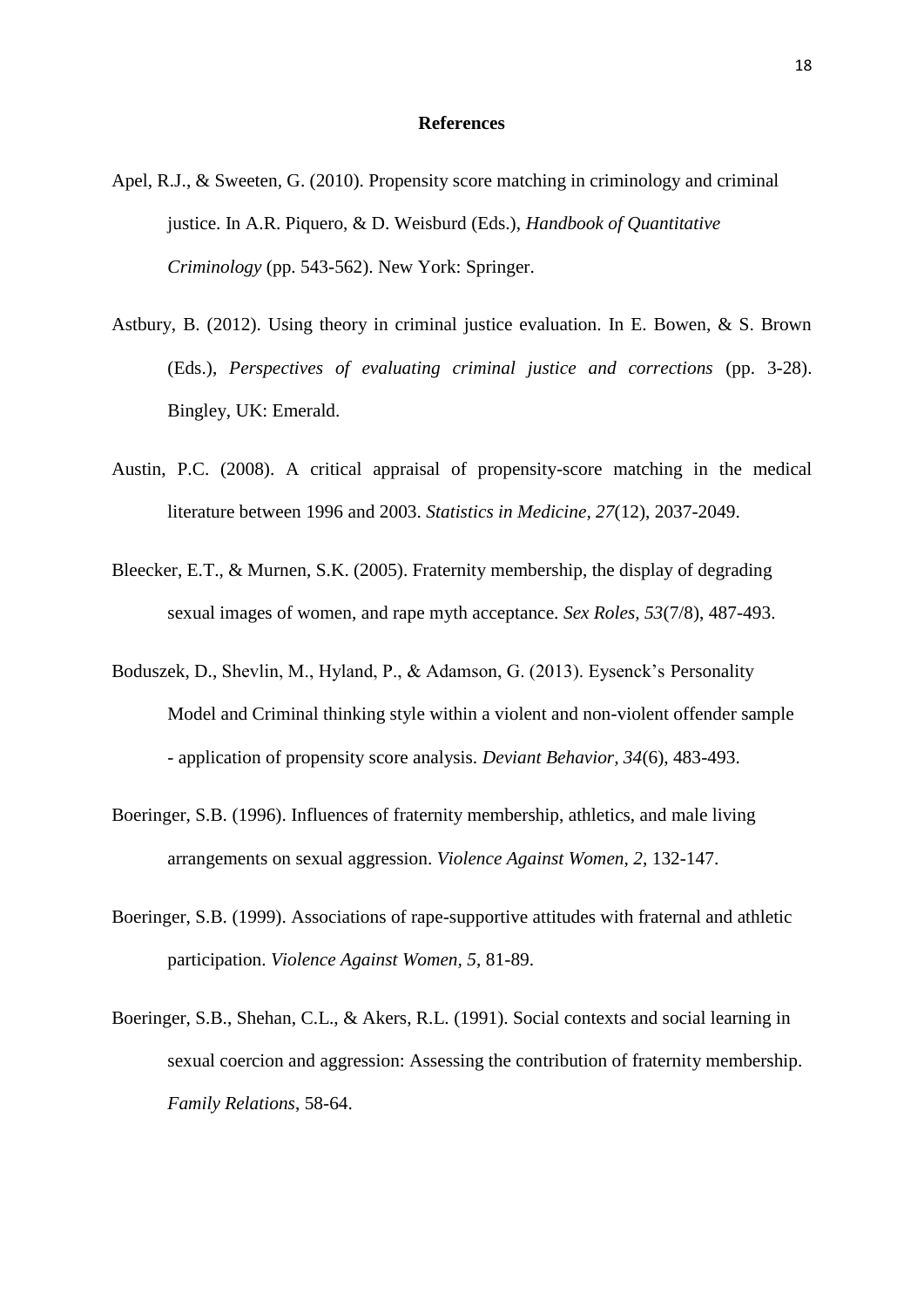- Bohner, G., Pina, A., Viki, G. T., & Siebler, F. (2010). Using social norms to reduce men's rape proclivity: Perceived rape myth acceptance of out-groups may be more influential than that of in-groups. *Psychology, Crime and Law, 16*, 671-693.
- Bohner, G., Reinhard, M. A., Rutz, S., Sturm, S., Kerschenbaum, B., & Effler, D. (1998). Rape myths as neutralizing cognitions: Evidence for a causal impact of anti-victim attitudes on men's self-reported likelihood of raping. *European Journal of Social Psychology, 28*, 257-268.
- Boswell, A.A., & Spade, J.Z. (1996). Fraternities and collegiate rape culture: Why are some fraternities more dangerous places for women? *Gender and Society, 10*(2), 133-147.
- Bouffard, J. A. (2002). The influence of emotion on rational decision making in sexual aggression. *Journal of Criminal Justice*, *30*(2), 121-134.
- Brown, S. (2012). Propensity score analysis. In E. Bowen, & S. Brown (Eds.), *Perspectives of Evaluating Criminal Justice and Corrections* (pp. 173-198). Bingley, UK: Emerald.
- Bumby, K. M. (1996). Assessing the cognitive distortions of child molesters and rapists: Development and validation of the MOLEST and RAPE scales. *Sexual Abuse: A Journal of Research and Treatment*, *8*(1), 37-54.
- Bumby, K.M., & Hansen, D.J. (1997). Intimacy deficits, fear of intimacy, and loneliness among sexual offenders. *Faculty Publications, Department of Psychology*. Paper 25. Retrieved from http://digitalcommons.unl.edu
- Burt, M.R. (1980). Cultural myths and supports for rape. *Journal of Personality and Social Psychology, 38*(2), 217-230.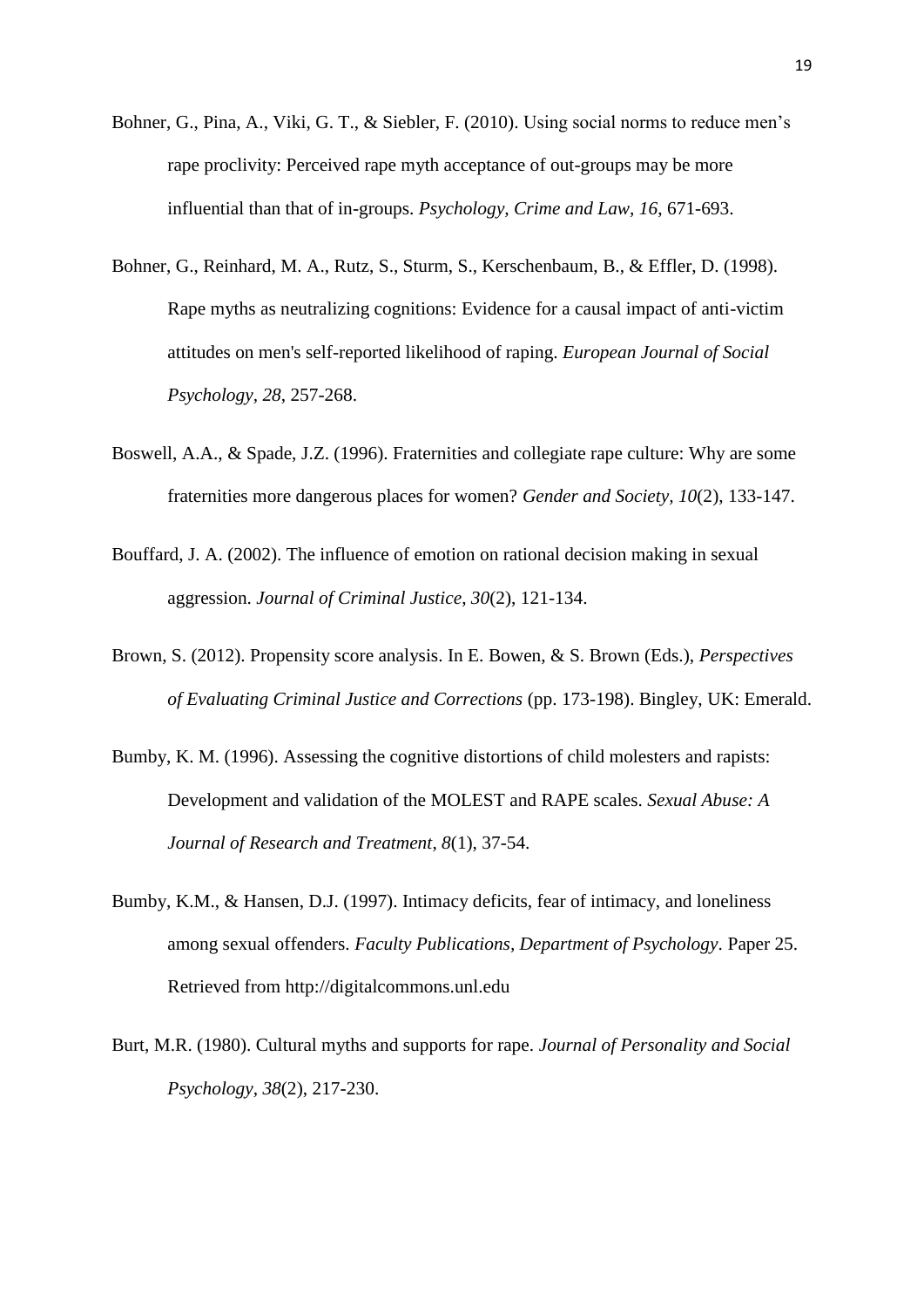Cassidy, J., & Asher, S.R. (1992). Loneliness and peer relations in young children. *Child Development, 63*, 350-365.

Clemmer, D. (1966). *The prison community*. New York: Holt, Rinehart, and Winston.

- D"Agostino, R.B. (1998). Tutorial in biostatistics: Propensity score methods for bias reduction in the comparison of a treatment to a non-randomized control group. *Statistics in Medicine, 17*, 2265-2281.
- Debowska, A., Boduszek, D., Dhingra, K., Kola, S., & Meller-Prunska, A. (in press). The role of psychopathy and exposure to violence in rape myth acceptance. *Journal of Interpersonal Violence*
- DeLisi, M., Barnes, J.C., Beaver, K.M., & Gibson, C.L. (2009). Delinquent gangs and adolescent victimization revisited: A propensity score matching approach. *Criminal Justice and Behavior, 36*(8), 808-823.
- Ellis, L. (Ed.). (1989). *Theories of rape: Inquiries into the causes of sexual aggression*. Taylor & Francis.
- Ewoldt, C. E., Monson, C. M., & Langhinrichsen-Rohling, J. (2000). Attributions about rape in a continuum of dissolving marital relationships. *Journal of Interpersonal Violence, 15*, 1175-1182.
- Feelgood, S., Cortoni, F., & Thompson, A. (2005). Sexual coping, general coping and cognitive distortions in incarcerated rapists and child molesters. *Journal of Sexual Aggression, 11*(2), 157-170.
- Flannery, D.J., Singer, M.I., van Dulmen, M., Kretschmar, J.M., & Belliston, L.M. (2007). Exposure to violence, mental health, and violent behavior. In D.J. Flannery, A.T.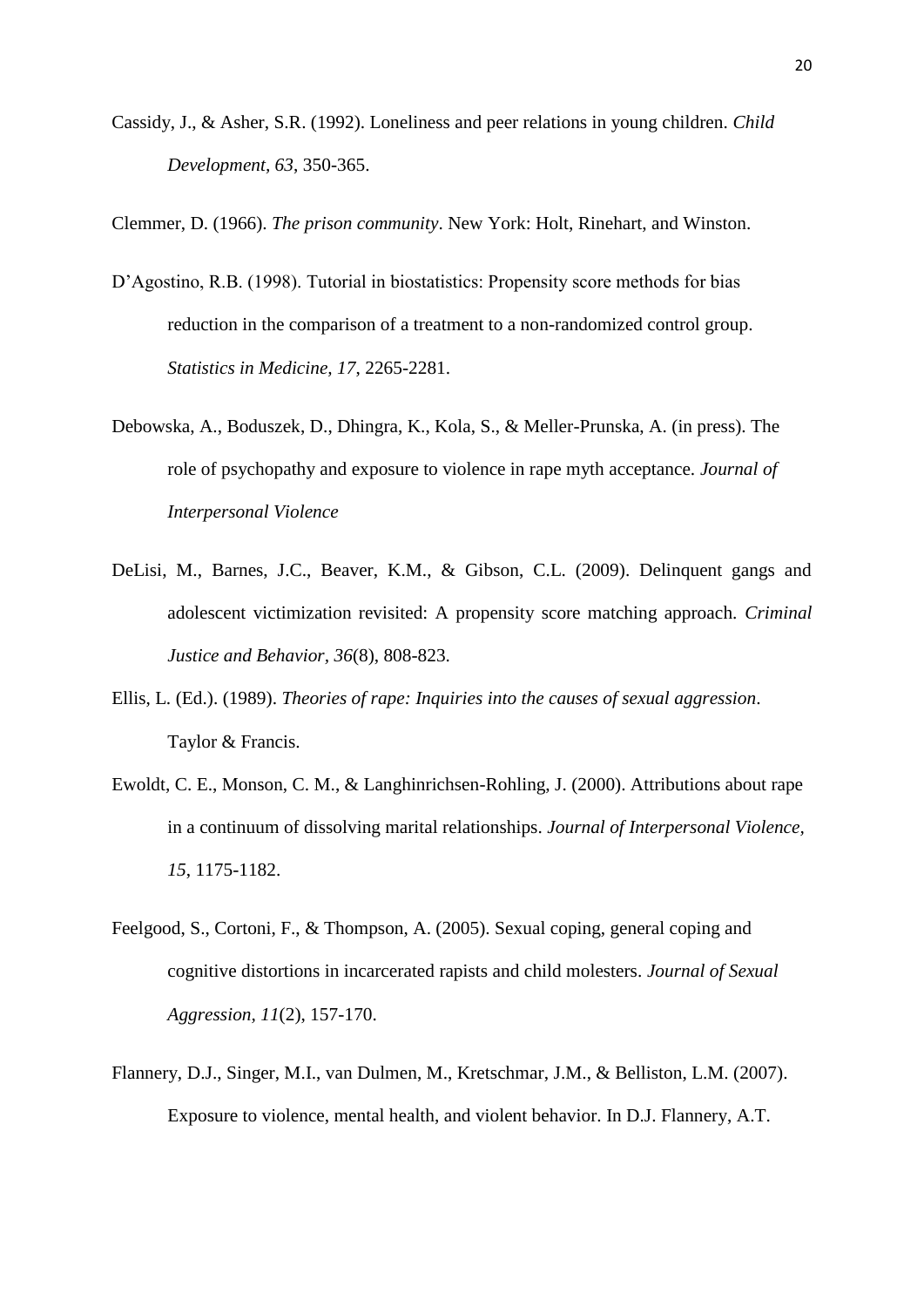Vazsonyi, & I.D. Waldman (Eds.), *The Cambridge Handbook of Violent Behavior and Aggression* (pp. 306-321). New York: Cambridge University Press.

- Forbes, G.B., Adams-Curtis, L.E., Pakalka, A.H., & White, K.B. (2006). Dating aggression, sexual coercion, and aggression-supporting attitudes among college men as a function of participation in aggressive high school sports. *Violence Against Women, 12*(5), 441-455.
- Fraley, R.C., Heffernan, M., Vicary, A.M., & Brumbaugh, C.C. (2011). The experiences in close relationships – Relationship Structure Questionnaire: A method for assessing attachment orientations across relationships. *Psychological Assessment, 23*, 615-625.
- Goetting, A. (1985). Racism, sexism, and ageism in the prison community. *Federal Probation Journal, 49*, 10-22.
- Guo, S., & Fraser, M.W. (2010). *Propensity score analysis: Statistical methods and applications*. Thousand Oaks: Sage Publications.
- Hare, R.D. (1991). *The Hare Psychopathy Checklist-Revised*. Toronto: Multi-Health Systems.
- Heath, N. M., Lynch, S. M., Fritch, A. M., & Wong, M. M. (2013). Rape Myth Acceptance Impacts the Reporting of Rape to the Police A Study of Incarcerated Women. *Violence Against Women*, *19*(9), 1065-1078.
- Herman, D. (1984). The rape culture. In J. Freeman (Ed.), *Women: A feminist perspective* (pp. 20-39). Mountain View, CA: Mayfield Publishing.
- Hockett, J.M., Saucier, D.A., Hoffman, B.H., Smith, S.J., & Craig, A.W. (2009). Oppression through acceptance? Predicting rape myth acceptance and attitudes toward rape victims. *Violence Against Women, 15*(8), 877-897.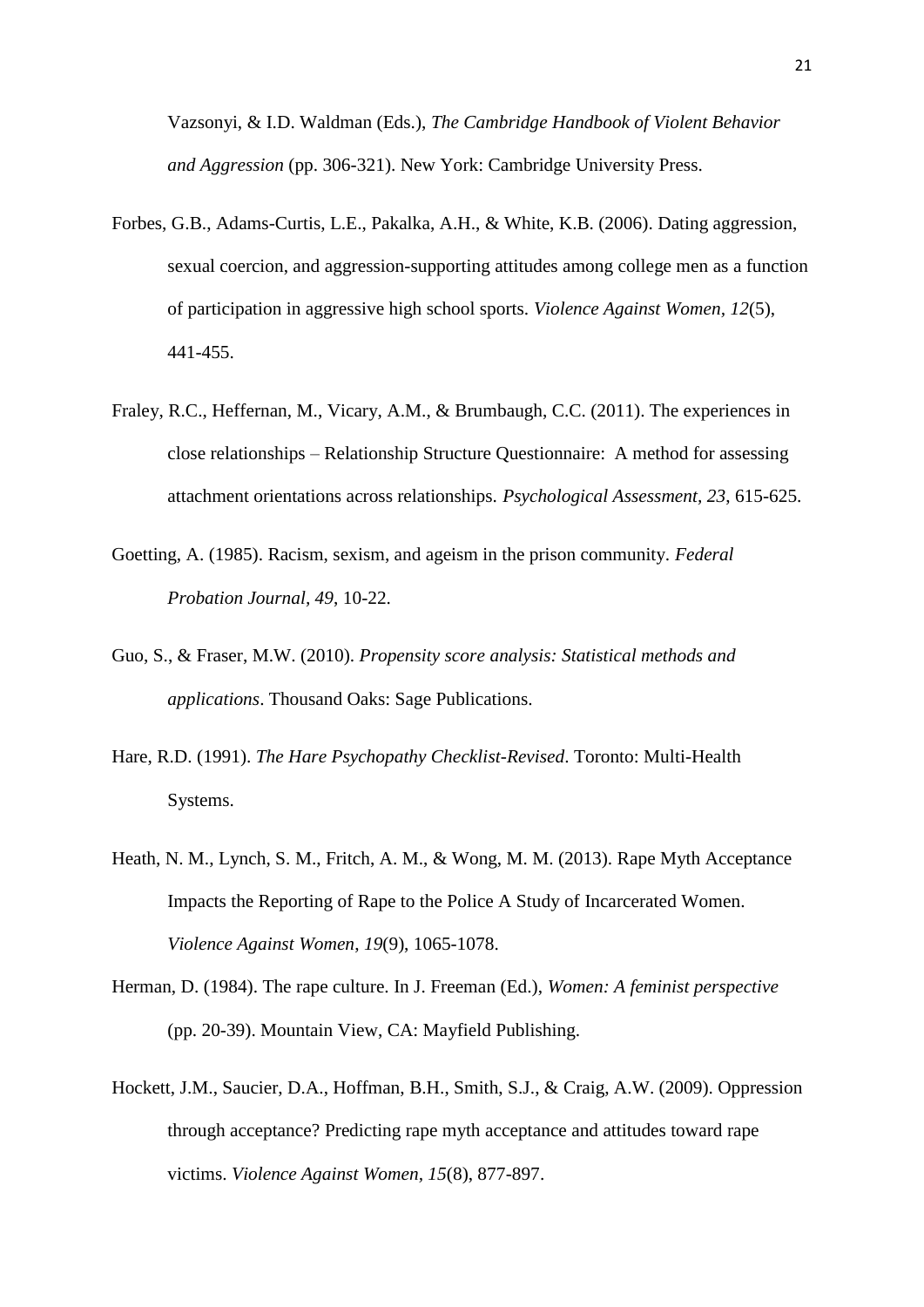Hua-Fu, H. (2005). The patterns of masculinity in prison. *Critical Criminology, 13*(1), 1-16.

- Humphrey, S. E., & Kahn, A. S. (2000). Fraternities, athletic teams, and rape. *Journal of Interpersonal violence*, *15*(12), 1313-1320.
- Kalof, L., & Cargill, T. (1991). Fraternity and sorority membership and gender dominance attitudes. *Sex Roles, 23*, 417-423.
- Kassing, L., Beesley, D., & Frey, L. (2005). Gender role conflict, homophobia, age, and education as predictors of male rape myth acceptance. *Journal of Mental Health Counseling, 27*, 311–328.
- Koo, K.H., Stephens, K.A., Lindgren, K.P., & George, W.H. (2012). Misogyny, acculturation, and ethnic identity: Relation to rape-supportive attitudes in Asian American college men. *Archives of Sexual Behavior, 41*(4), 1005-1014.
- Koss, M.P. (1988). Hidden rape: Sexual aggression and victimization in a national sample of students in higher education. In A.W. Burgess (Ed.), *Rape and sexual assault II* (pp. 3-25). New York: Garland.
- Koss, M.P., & Dinero, T.E. (1988). Discriminant analysis of risk factors for sexual victimization among a national sample of college women. *Journal of Consulting and Clinical Psychology, 57*(2), 242-250.
- Koss, M.P., & Gaines, J. A. (1993). The prediction of sexual aggression by alcohol use, athletic participation, and fraternity affiliation. *Journal of Interpersonal Violence, 8,* 94-108.
- Kupers, T. A. (2010). Role of misogyny and homophobia in prison sexual abuse. *UCLA Women's Law Journal, 18*(1), 107-130.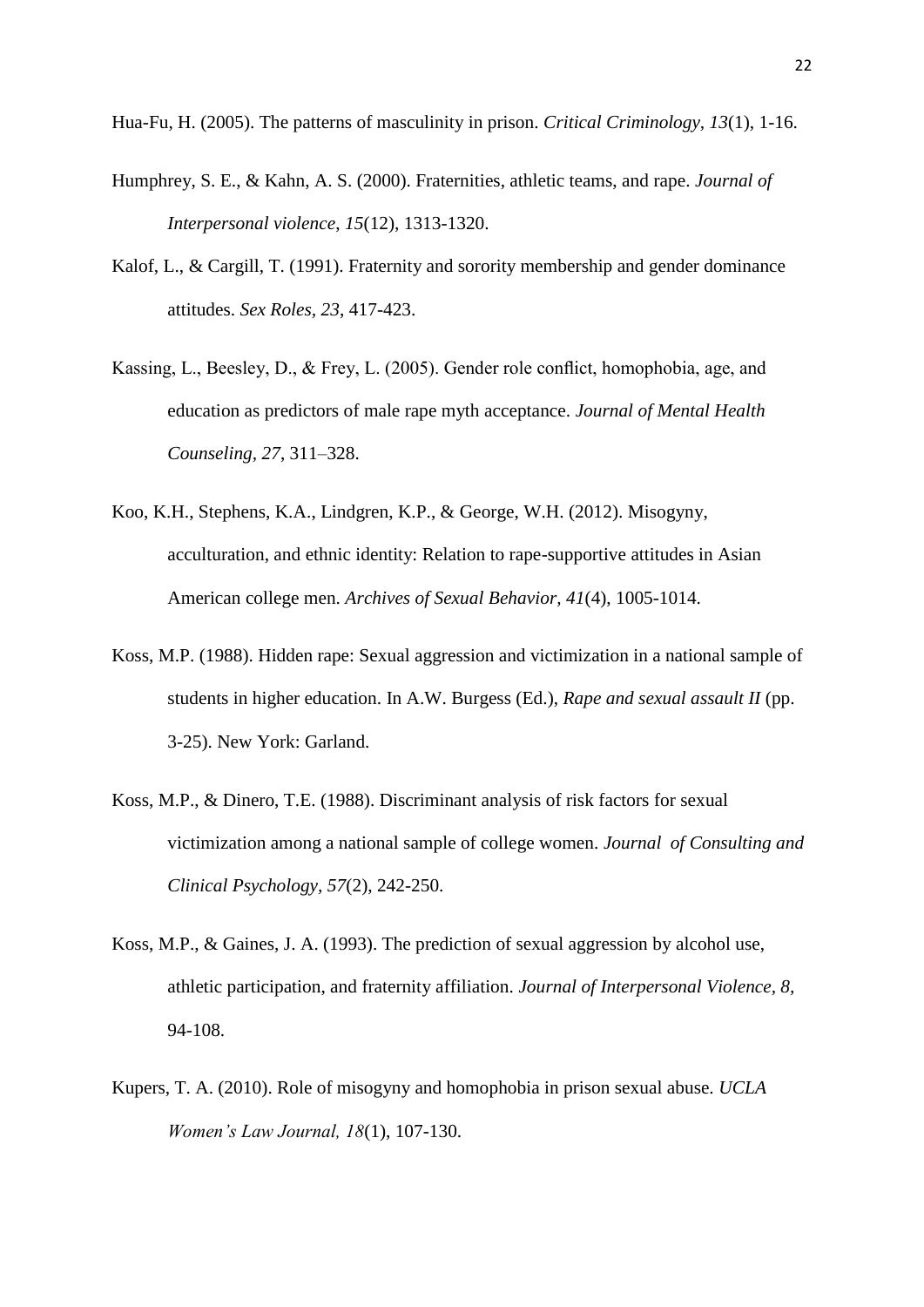- Locke, B.D., & Mahalik, J.R. (2005). Examining masculinity norms, problem drinking, and athletic involvement as predictors of sexual aggression in college men. *Journal of Counseling Psychology, 52*(3), 279-283.
- Lonsway, K.A., & Fitzgerald, L.F. (1994). Rape myths: In review. *Psychology of Women Quarterly, 18*, 133-164.
- Loughran, T.A., Mulvey, E.P., Schubert, C.A., Chassin, L.A., Steinberg, L., Piquero, A.R., Fagan, J., & Cota-Robles, S. (2010). Differential effects of adult court transfer on juvenile offender recidivism. *Law and Human Behavior, 34,* 476–488.
- Lundberg-Love, P.K., & Geffner, R. (1989). Date rape: Prevalence, risk factors, and a proposed model. In M.A. Pirog-Good & J.E. Stets (Eds.), *Violence in dating relationships: Emerging social issues* (pp. 169-184). New York: Praeger.
- Malamuth, N.M. (1998). An evolutionary-based model integrating research on the characteristics of sexually coercive men. In J. Adair, K. Dion, & D. Belanger (Eds.), *Advances in psychological science: Vol. 1 Social, personal, and developmental aspects* (pp. 151-184). Hove, UK: Psychology Press/Erlbaum.
- Malamuth, N.M, Linz, D., Heavey, C.L., Barnes, G., & Acker, M. (1995). Using the confluence model of sexual aggression to predict men"s conflict with women: A 10 year follow-up study. *Journal of Personality and Social Psychology, 69*, 353–369.
- Malamuth, N.M., Sockloskie, R.J., Koss, M.P., & Tanaka, J.S. (1991). Characteristics of aggressors against women: Testing a model using a national sample of college students. *Journal of Consulting and Clinical Psychology, 59*, 670-681.
- McMahon, S., & Farmer, G.L. (2011). An updated measure for assessing subtle rape myths. *Social Work Research, 35*(2), 71-81.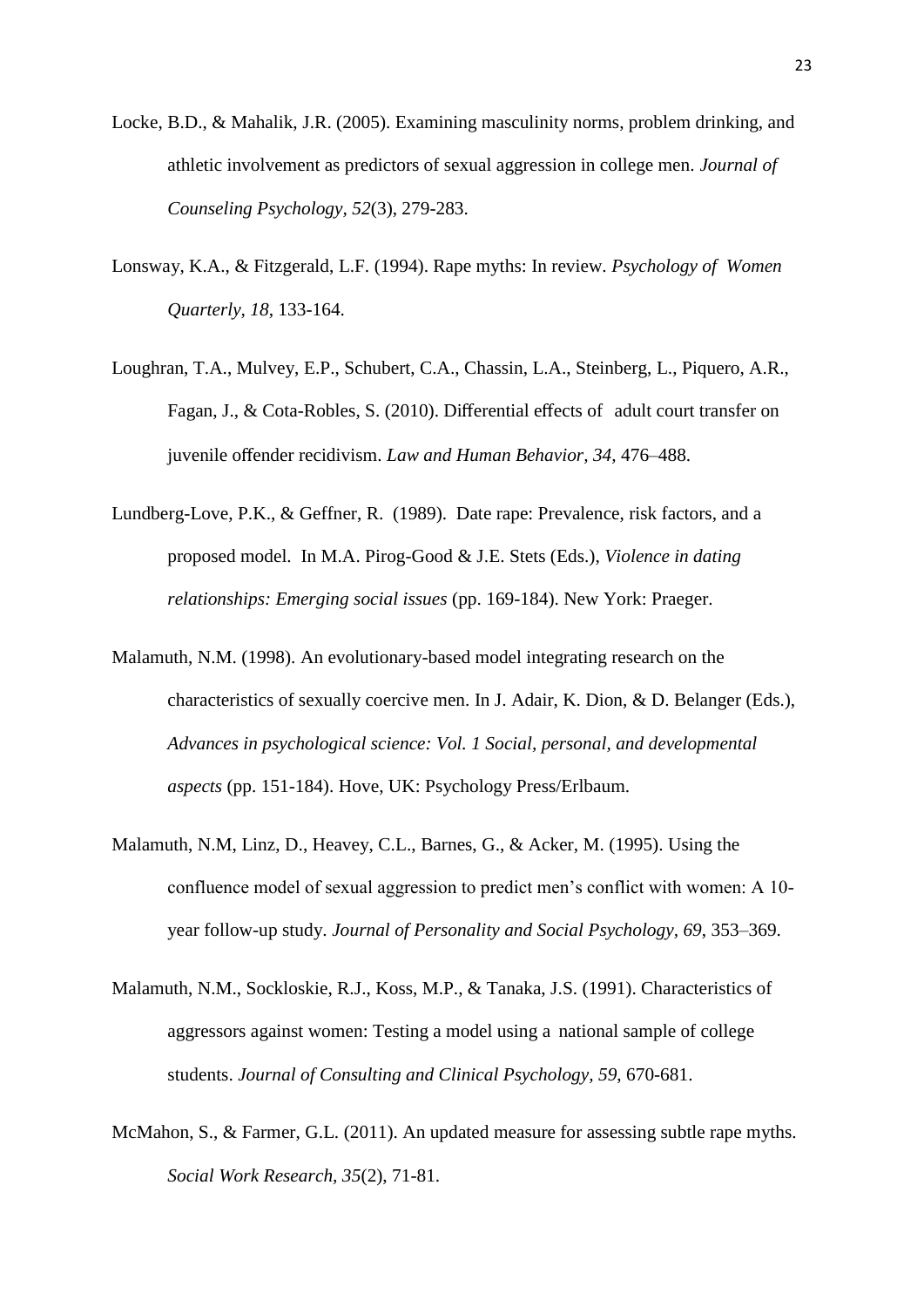Michalowski, R.J. (1985). *Order, law and crime.* New York: Random House.

- Mills, J. F., & Kroner, D. G. (1999). *Measures of criminal attitudes and associates.*  Unpublished User Guide.
- Mouilso, E.R., & Calhoun, K.S. (2013). The role of rape myth acceptance and psychopathy in sexual assault perpetration. *Journal of Aggression, Maltreatment and Trauma, 22*, 159-174.
- Muehlenhard, C., & Falcon P. (1990). Men's heterosocial skill and attitudes toward women as predictors of verbal sexual coercion and forceful rape. *Sex Roles, 23*(5/6), 241–259.
- Muehlenhard, C. L., & Linton, M. A. (1987). Date rape and sexual aggression in dating situations: Incidence and risk factors. *Journal of Counselling Psychology, 34*, 186- 196.
- Paulhus, D.L., Neumann, C.S., & Hare, R.D. (in press). *Manual for the Self-Report Psychopathy Scale*. Toronto: Multi-Health Systems.
- Rapaport, K., & Burkhart, B. (1984). Personality and attitudinal characteristics of sexually coercive college males. *Journal of Abnormal Psychology, 93*, 216-221.
- Rosenbaum, P.R., & Rubin, D.B. (1985). The central role of the propensity score in observational studies for causal effects. *Biometrika*, 70, 41-55.
- Rubin, D.B. (2006). *Matched sampling for casual effects*. New York: Cambridge University Press.
- Rudner, L.M., & Peyton, J. (2006). Consider propensity scores to compare treatments. *Practical Assessment, Research and Evaluation, 11*(9), 1-9.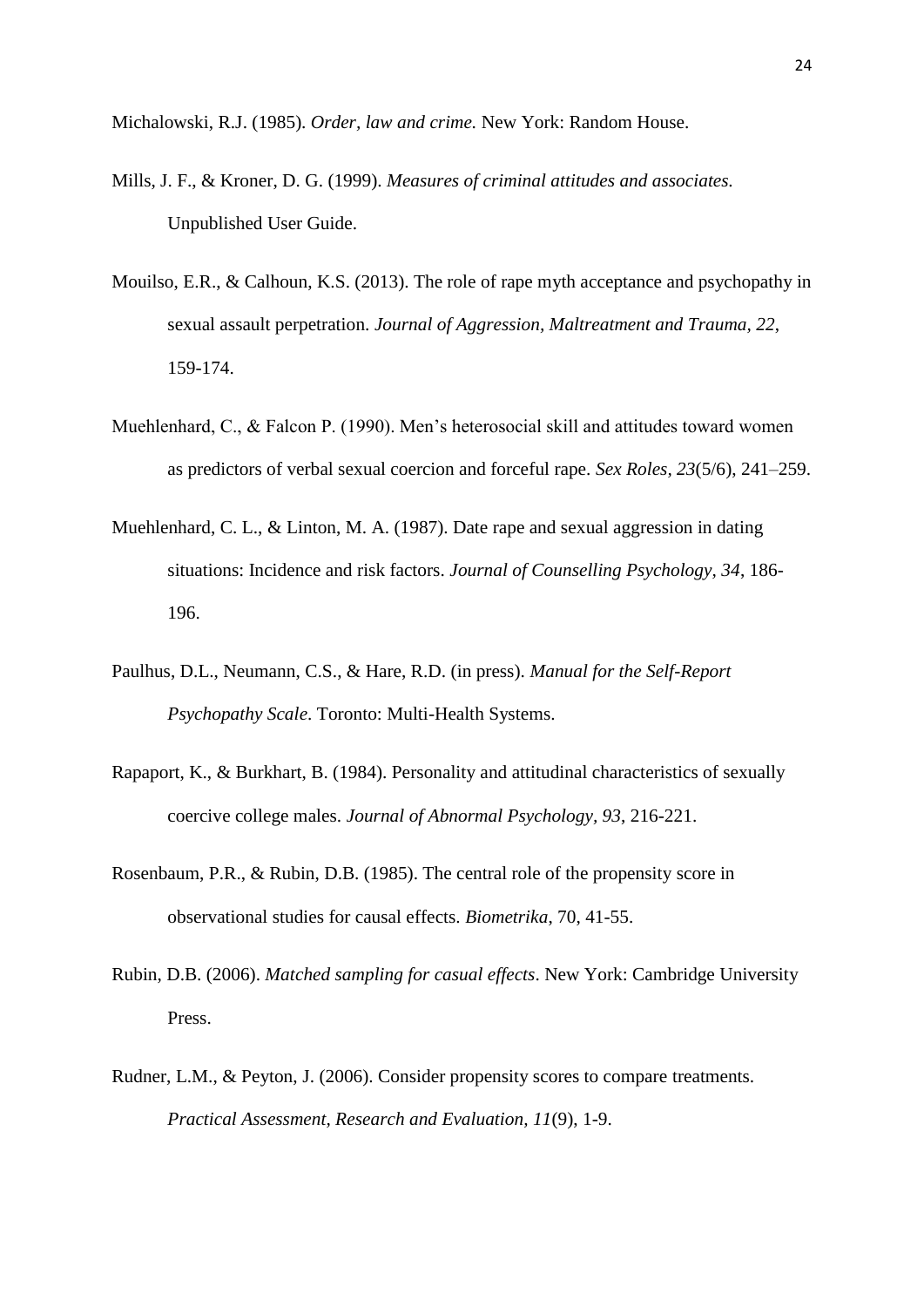- Sawyer, R.G., Thompson, E.E., & Chicorelli, A.M. (2002). Rape myth acceptance among intercollegiate student athletes: A preliminary examination. *American Journal of Health Studies, 18*(1), 19-25.
- Schaeffer, A.M., & Nelson, E.S. (1993). Rape-supportive attitudes: Effects of on campus residence and education. *Journal of College Student Development, 34*, 175-179.
- Shadish, W.R., Cook, T.D., & Campbell, D.T. (2002). *Experimental and quasi-experimental designs for generalized casual inference.* Boston: Houghton Mifflin Company.
- Shotland, R.L. (1985). A preliminary model of some causes of date rape. *Academic Psychology Bulletin, 7*, 187-200.
- Simonson, K., & Subich, L. M. (1999). Rape perceptions as a function of gender-role traditionality and victim–perpetrator association. *Sex Roles, 40*, 617–634.
- Smallbone, S.W., & Dadds, M.R. (2000). Attachment and coercive sexual behavior. *Sexual Abuse: A Journal of Research and Treatment, 12*(1), 3-15.
- Smallbone, S.W., & Dadds, M.R. (2001). Further evidence for a relationship between attachment insecurity and coercive sexual behavior in nonoffenders. *Journal of Interpersonal Violence, 16*(1), 22-35.
- Turchik, J.A., & Wilson, S.M. (2010). Sexual assault in the U.S. military: A review of the literature and recommendations for the future. *Aggression and Violent Behavior, 15*(4), 267-277.
- Walters, G. D., & Crawford, G. (2013). In and out of prison: Do importation factors predict all forms of misconduct or just the more serious ones?. *Journal of Criminal Justice*, *41*(6), 407-413.